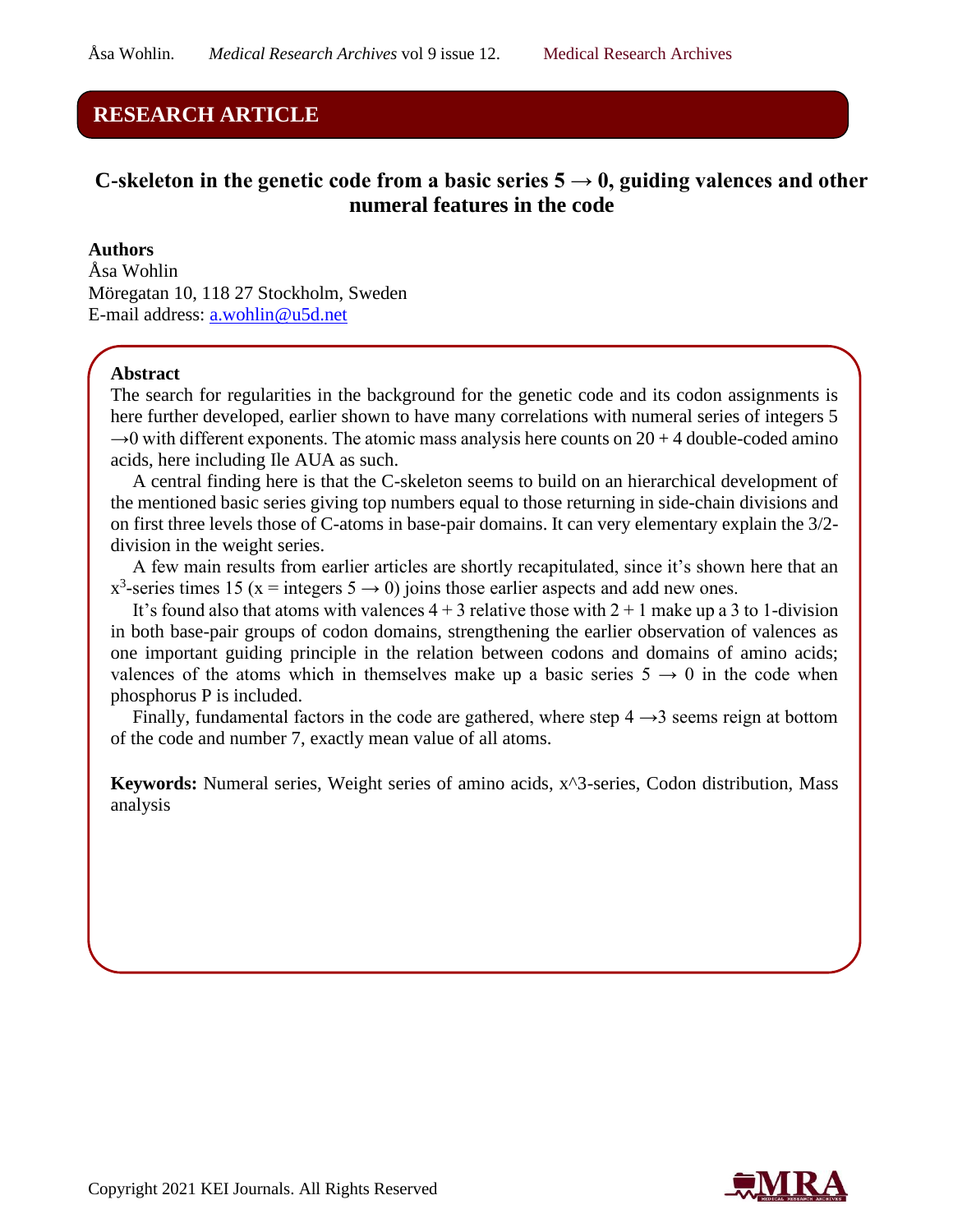## **1. INTRODUCTTION**

### *1.1. General aspects:*

This is a follow-up of earlier<sup>1, 2</sup> views, shortly recapitulated in the text, with new results from mass analysis of the genetic code. It departs from a table on 24 codons, thus including two sets of 4 amino acids (aa) with 2 codons. Hence, it deviates from other researchers counting on 20-23 codons in including not only Arg, Ser and Leu but also Ile2, only differing in 3rd base *type* (AUA, AU-U/C).

The different aspects regarded such as divisions related to different pairs of codon domains, side chains (R) versus backbone chains (B). 3-base-coded aa versus aa with "degenerated", here called "2B-coded" aa, grouped aa after atom kinds in R ( molecular groups), origin from stations in glycolysis versus those from citrate cycle, aa lighter than mean value (Mv) and those heavier than Mv.

Mass as property seems obviously a deeper level than charge and is now accepted as a field, since the so called Higgs boson was detected. (A suggestion here is that Mass is related to the braking of acceleration or 1/acc., Charge as a braking of velocity or 1/v.)

On the atomic level there are numeral formulas, e.g. the  $2x^2$ -series 50 - 32- 18 - 8 - 2 illustrating the additions for whole shells and orbital numbers s-p-d-f… in the steps. So also in Rydberg's formulas for spectral lines of hydrogen<sup>1</sup>. Why not on the molecular level? Life as the fusion in suns outsourced to planets? The search of some guiding principle in the coding system is reasonable. A suggestion<sup>1</sup> was to see the relation codons — amino acids on an underlying level as the two different ways to read a hexagonal pattern in planar projection as points with three radii, (the 4th, R, to next level), equal to tetrahedrons of aa, or as hexagons, three of which define the points with radii. (The bases in codons are mainly synthesized by aa.)

## *1.2. The mathematical underground:*

A mathematical underground might be assumed, numbers as such having their roots, their origin in divisions. Numeral series in accordance with those on the atomic level mentioned above and hierarchical development of levels seem natural to search for. Types of operators are here elementary:  $+$ ,  $-$ ,  $\times$ ,  $/$ ,  $\sqrt{ }$ ,  $x^{n}$  and inversions (here signed  $\wedge$ .)

More or less of such famous geometrical relations as the Golden section, Fibonacci series and Pythagorean numbers have been found in the genetic code by many through different calculations, so too in this research<sup>1,2</sup>).

## *1.3. Actual background:*

The actual background for this research<sup>1</sup> was an elementary 5-dimenional model proposed by the author for interpretations in physics and other sciences, (https://www.u5d.net/index.html).

The Entirety taken as 5-dimensional (one degree deeper than the standard 4-dimnsional "space-time") stepwise polarized into complementary, conceptual structures defining next lower degree, 4→3→2→1→0/00 (the degree of pure kinetic energy), while lost degrees in the steps get transformed to motions or in a closed system meeting the other way around in synthesizing direction. D-degree 4 redefined as Direction, defined by poles center — anti-center, "0—00". The model only shortly mentioned here because the structure, figure 1, reflects some arithmetical features referred to in the text and also can apply to chemical processes.



**Fig. 1** *The dimension model. Figure from reference<sup>1</sup> , licence: cc.by-nc-nd.*

The thought was that if such a model should have any relevance, it should somehow appear in the genetic code.

Now, also apart from that model, a basic series of integers  $5 \rightarrow 0$  appears as involved in the code in different ways. Just to mention a few examples here:

- The valences of atoms in the code, including phosphorus P are 5-4-3-2-1.

- Flower plants have 5-4-3-merous plans, certainly genetically founded<sup>1</sup>.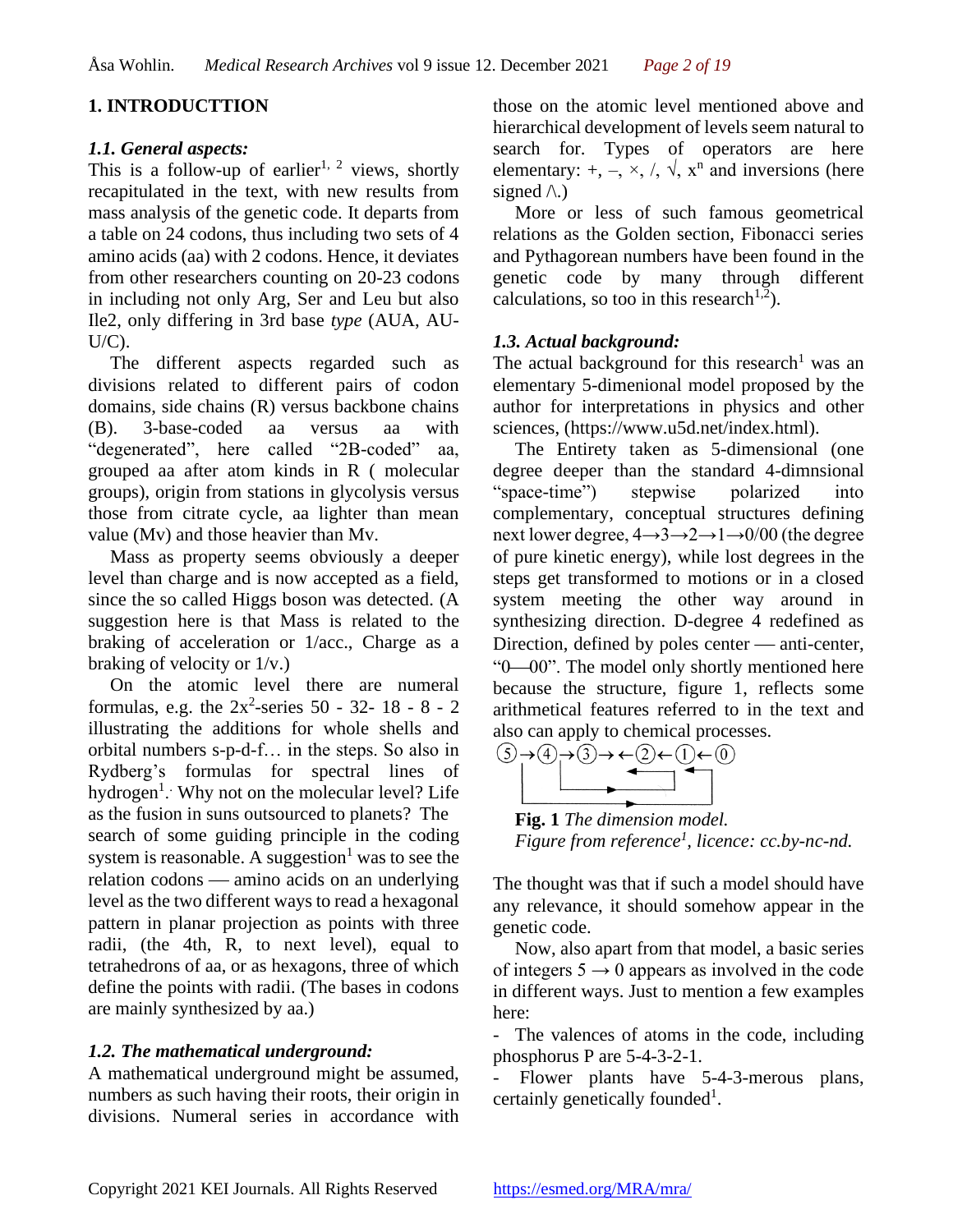Number of coding bases is 5: T-U-G-C-A-U: 4 inwards DNA, 4 outwards in mRNA  $\rightarrow$  3 and 2 (not indifferent bases) in codons  $\rightarrow$  1 in coenzymes<sup>1</sup>.

- Triplet numbers read in the basic series give approximately the atomic mass sum of nucleons in  $R^1$ , 1504 +2.

- There was also the interesting formula  $1/55 \times$  $1/555$  which gave the total sum, R+B, of 24 aa = 3276 as decimal periodic number. a 2/3-division of fives multiplied, the inversion of fives giving mass numbers of H2O and a hexagon as fructose as periodic numbers<sup>1</sup>.

Here the genetic code is apprehended as a multidimensional system of deeply interdependant dimensions; in protein folding there are steps from d-degree  $1 \rightarrow 2 \rightarrow 3$  (to 4, proteins as co-enzymes or as n times globular forms?). As authors Taylor & Coates<sup>3</sup> underlined: "There are multiple levels at which selective forces operate, and an explanation at one level does not eliminate those operating at other levels".

### *1.4. A cell as an inversion*

In certain aspects a cell: might be regarded as an inversion of an atom. There is the relative negative charge inside the cell, the positive outside it<sup>1</sup>. Further, the strong force in the nuclei of an atom might be seen as inverted to the hydrophobic bonds in lipids of its surrounding surface membrane. (Related turns inside out appear e.g. in lipids.).

A numerical aspect might be noted here. The superposed series to the basic  $5 \rightarrow 0$  series =

 $= 9 - 7 - 5 - 3 - 1$ . These digits read as two triplets 975 and 531 might give the quotient 975  $\times$ 10<sup>3</sup> / 531 = 1836.158, close to  $($   $\sim)$  mass quotient p/e, the inversion of which is  $544.6. \times 10^{-6}$ , number 544 returning in these calculations.<sup>1</sup>. (About the repeated 5 in the quotient it might point to a twoway direction in series? The electron furthest in is also said to sometimes be located within the nucleon.)

### *1.5. Calculations:*

It started here with a table<sup>1</sup>, (in Appendix), on 24 codons, with two sets of the 4 aa with 2 codons (including both Ile AUA and AUY, differing only

in 3rd *type*, which deviates from other researchers, (a few among references here<sup>4-9</sup>.). 24 codons =  $2(5+4+3)$ , gets divided  $2\times 5$  on G1 and C1,  $2\times 7$ . on U1 and A1. Numbers  $10 - 8 - 6 =$  aa in G1+C1, A1 and U1 respectively.

Why 24 codons? It's possible to imagine an early 2-base code (2B) with 16 codons, half of which gets developed with a 3rd base (either a purine or a pyrimidine), thus giving 16 codons to the 8 "2B-coded" ones. It was observed that mass of 16 bases, 4 times G, C, A and U, transformed (TR) to number base system 8 (nb-8) gave the sum R+B of the 24 aa  $(+/-1 \text{ in R})^1$ . Cf. +8 aa with the so called "degenerated" codons.

The table concerns the side-chains of aa (R), Most common isotopes were used.

Atomic mass as number of nucleons (mass) were noted, so was its division on neutrons (N) and protons (Z) and the sums for each base domain in 1<sup>st</sup> and 2<sup>nd</sup> base order:

 $G1$  = the mass sum of all aa side-chains  $(R)$ with base G as  $1<sup>st</sup>$  base in the triplet of bases in codons,  $G2 = all$  aa with G as  $2<sup>nd</sup>$  base etc.

The 4 bases from which the triplet codons are taken, bind in pairs in DNA: G with C, A with T, hence natural to pair also these domains: A+U and G+C refer to sums of these domains of aa that astonishingly got equal in 1st and 2nd position of the codon bases. It led<sup>1</sup> to the construction of 12 aa with mixed codons (Mx) in 1st and 2nd position, one from each pair: GA-GU, CA-CU, UG-UC. AG-AC and 12 aa with non-mixed codons (Nmx): AA-AU, UU-UA and GG-GC-CG-CC.

Another feature in the table to observe: according to reference<sup>10</sup> the basic Arg1, Arg2 and Lys at start were taken as charged, which implies –1 H in their backbone parts (B-chains, B), the parts shared by all aa that bind them to proteins through peptide bonds. It implies a total sum of R  $= 1504$ , a total sum of B  $= 1772$ , the whole 3276.

All mass numbers refer to side-chains (R) if nothing else is mentioned.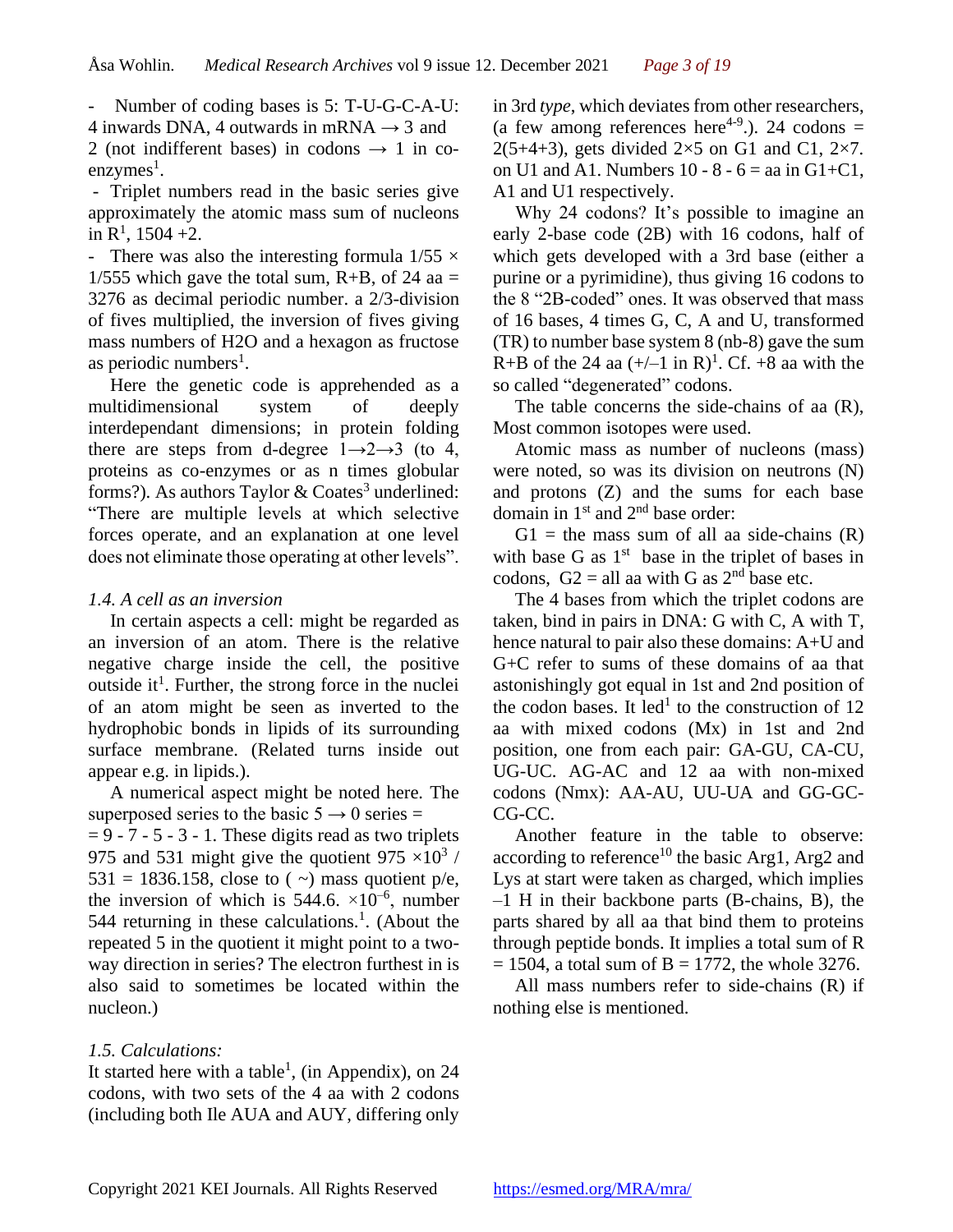### **RESULTS, Sections 2→7 2. The C-skeleton of 24 amino acids**

Why 80 Cs in the 24 aa? A background scheme for the C-skeleton might be found in the hierarchical development of the basic series of integers  $5 \rightarrow 0$  where 6 levels of the pyramid leads to the top number 80. The two-peak numbers are equal to those returning in side-chain divisions of aa in the genetic code and first three levels those of Cs in base-pair domains. It can very elementary explain the 3/2-division in the weight series. As found earlier<sup>1</sup>:

Cs in  $24$  R = mass 960, equal to whole mass in A+U-domains R

Re in 24 R = mass 544, equal to whole mass in G+C-domains R

Why this equivalence appears is of cause a very central issue.

The A+U-domains 960 were in two ways divided  $\approx$  2/3, 384 and 576 (-/+1); for a third way see section 3. These polarities in the code are shortly recapitulated and explained with figures below, the  $ES$ -series<sup>1</sup> and the weight-series<sup>2</sup>. L-chain is aa lighter than mean value (MV) of R, H-chain aa heavier than Mv:

In the weight-series<sup>2</sup>, L-chain  $384 - 1$ , H-chain 576 +1.

In Mx-coded<sup>1</sup> aa 384 +1, in Nmx-coded<sup>1</sup> aa  $576 - 1$ .

A number pyramid built on the basic series of integers  $5 \rightarrow 0$ , and this times 12, gives the top number 960 and the two-peak top numbers 576 and 384:

| Levels 0 Rows<br>80        | - 960 -                                   |         |
|----------------------------|-------------------------------------------|---------|
| 48 32                      | 576 384                                   | $= 960$ |
| 28 20 12<br>$\overline{2}$ | 336 240 144                               | $= 720$ |
| $16 \t12 \t8 \t4$          | 192 144 96 48<br>$\mathcal{R}$            | $= 480$ |
| 9 7 5 3 1                  | 108 84 60 36 12                           | $= 300$ |
| $5 - 4 - 3 - 2 - 1 - 0$    | $5\quad 60 - 48 - 36 - 24 - 12 - 0 = 180$ |         |

**Fig. 2.1:** *Number pyramid on the basic series 5→0 and times mass of C-atom à 12*

#### *Some first notations:*

- First three rows give the total of Cs, top sum 960. - Inner shared part of these three rows = 540, the sum of Re if basic aa are taken as uncharged and –1, see below.

- Row 4, 108 and 84 are the sums of Cs in Trp, the heaviest aa, and Phe (and Tyr), the 3 aromatic aa from 3-P-enolpyruvate.

- The two-peak numbers return in B-chains also.

 $-48 \times 32$  happens to be 1536, the total sum of Cs in  $24$  aa  $R + R$ .

### *B-chains:*

In the common B-chains of aa the equal sums reappear, most clearly in the bound B-chains:

 $48 \text{Cs} = 576$  $24^{16}O = 384$  $24^{14}N = 336, +48$  H = 384.

### *The 3-2-division:*

The two-peak pyramid explains in a very elementary way the 3/2-division in the weight series:

Pyramid 384 – on basic numbers  $4 \rightarrow 0 = 10$ Pyramid 576 – on basic numbers  $5 \rightarrow 1 = 15$ 

## *L*—*H*<sup>2</sup>: total sums 900 —600:

Also the sum of all atoms in the H—L-chains, when counting on a total of 1500, is given in rows 5, 4, 3 as if substituents represented a number of Cs; this when counting the shared part two times.

Excluding the numbers furthest to the right gives  $180 + 300 + 480 - 60 = 900$ . Excluding numbers furthest to the left gives  $960 - 360 = 600$ .

576: Rows  $5+4+3 = 180 + 288 + 432 = 900$ 

 $384:$  Rows  $5+4+3 = 120 + 192 + 288 = 600$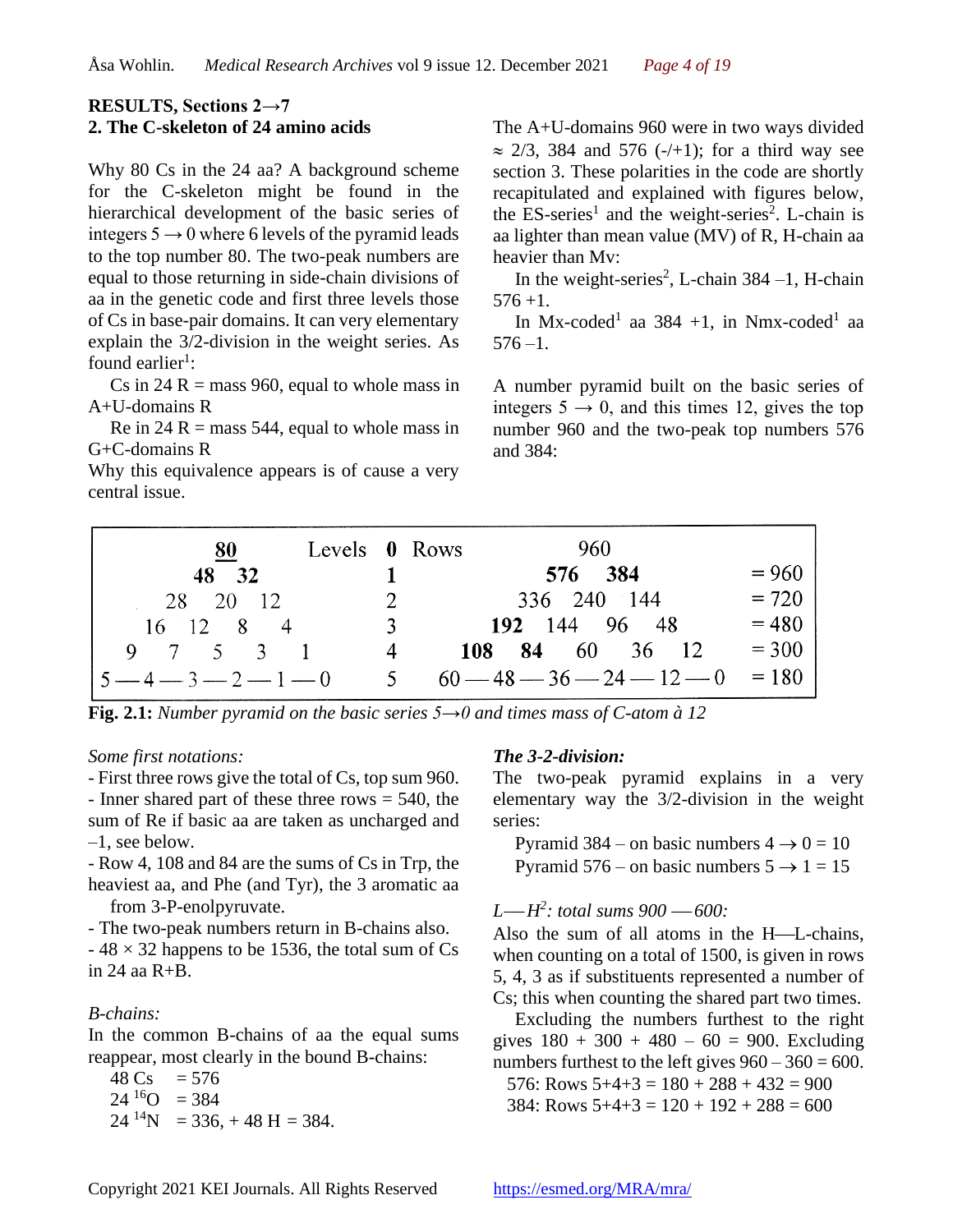*Base-pair domains A+U and G+C in R:*  Cs in A1+U1 = 53, Cs in G1+C1 = 27; such a division is shown in figure 2.2, three bottom levels of the pyramid:

**Fig. 2.2.** *Number of Cs in base-pair domains. A1+U1 = 53, G1+C1 = 27*

Masses for instance:

A1+U1 summed up horizontally, sum 53 Cs:

 $9 \text{Cs} = 108$ ,  $16 \text{Cs} = 192$ ,  $28 \text{Cs} = 336$ , Sum 636.

G1+C1 summed up vertically, sum 27:

 $16 \text{Cs} = 192$ ,  $9 \text{Cs} = 108$ ,  $2 \text{Cs} = 24$ , Sum 324.

#### *Amino-/keto pairing:*

It could be rememered<sup>1</sup> that the amino-/keto pairing of codon domains in  $2<sup>nd</sup>$  base order gave the Cs-division of the two-peak numbers on level 1:

 $A2 + C2 = 25 + 7 Cs = 32, \rightarrow \text{mass } 384$  $G2 + U2 = 19 + 29 \text{ Cs} = 48, \rightarrow \text{mass } 576$ 

### **2.2. Recapitulations of earlier results:**

#### *2.2.1. The weight series and L-H-chains<sup>2</sup> :*

| Gly<br>Asp                     | Gln<br>Trp |
|--------------------------------|------------|
|                                |            |
| L-chain<br>Mv                  | H-chain    |
| 600                            | $900 + 4$  |
| Division of total mass of aa R |            |

**Fig.2.3.** *Serial order of aa divided around the mean value Mv.*

*Figure from reference 2, licence:cc- by.*

| L-chain - domains |  |                                               |  | H-chain - domains       |
|-------------------|--|-----------------------------------------------|--|-------------------------|
|                   |  | Re   216   +1 = G1+C1   Re   328   -1 = G1+C1 |  |                         |
| Cs                |  | $384$   $-1$ = A1+U1                          |  | $Cs$   576   +1 = A1+U1 |
| 600               |  |                                               |  | $900 + 4$               |

**Fig.2.4.** Mass *of R divided on Cs and Re: 14 aa lighter than Mv, the L-chain, and 10 aa heavier than Mv, the H-chain. The similarity*  $(-/+1)$  *with paired codon domains are included to the right in the columns .New figure built on reference 2,licence cc- by..*

If Lys and the two Arg were taken as uncharged, the total mass becomes  $1500 +1$ ; eventually, if assuming only e.g. Glu charged, it gives a total of 1500, 100 times the basic series. Then also the Re-numbers here would be exactly divided in quotient 2/3. It got nearly exactly divided in the quotient 3/2, as the division of Cs 576 and 384.

The closely equal division on codon domains is striking. The aa in this division:

| L-chain: 14 aa: |  |  |
|-----------------|--|--|
|-----------------|--|--|

| G1: Gly, Ala, Val, Asp         | $=118$          |
|--------------------------------|-----------------|
| C1: Pro, Leu1                  | $= 99$ Sum 217  |
| A1: Ser2, Thr, Ile1, Ile2, Asn | $= 248$         |
| U1: Ser1, Cys, Leu2            | $= 135$ Sum 383 |

| H-chain, 10 aa:     |                 |
|---------------------|-----------------|
| G1: Glu             | $= 73$          |
| Cl: Arg1, Gln, His  | $= 254$ Sum 327 |
| A1: Arg2, Lys, Meth | $= 249$         |
| U1: Trp, Tyr, Phe   | $= 328$ Sum 577 |
|                     |                 |

Added here: The implication that Re in A1+U1 domains 324 equals Cs in G1+C1 is an essential feature. The same equivalence appears,  $-\ell+1$ , in Land H-chains *separately,* which indicates that this relation has a deeper root in the code:

L-chain: Re in  $A1+U1 = 155$ ,  $+1 = Cs$  in  $G1 + C1 = 156$ 

H-chain: Re in  $A1+U1 = 169$ ,  $-1 = Cs$  in  $G1 + C1 = 168$ 

It was suggested<sup>2</sup> that the many similarities in numbers +/–1 of this kind represent a change to another coordinate axis.

(A move of Ile AUA to combine with Meth in the H-chain gives in R: L-chain 543, in H-chain 961, close to the  $G + C \rightarrow A + U$ -division; in R+B it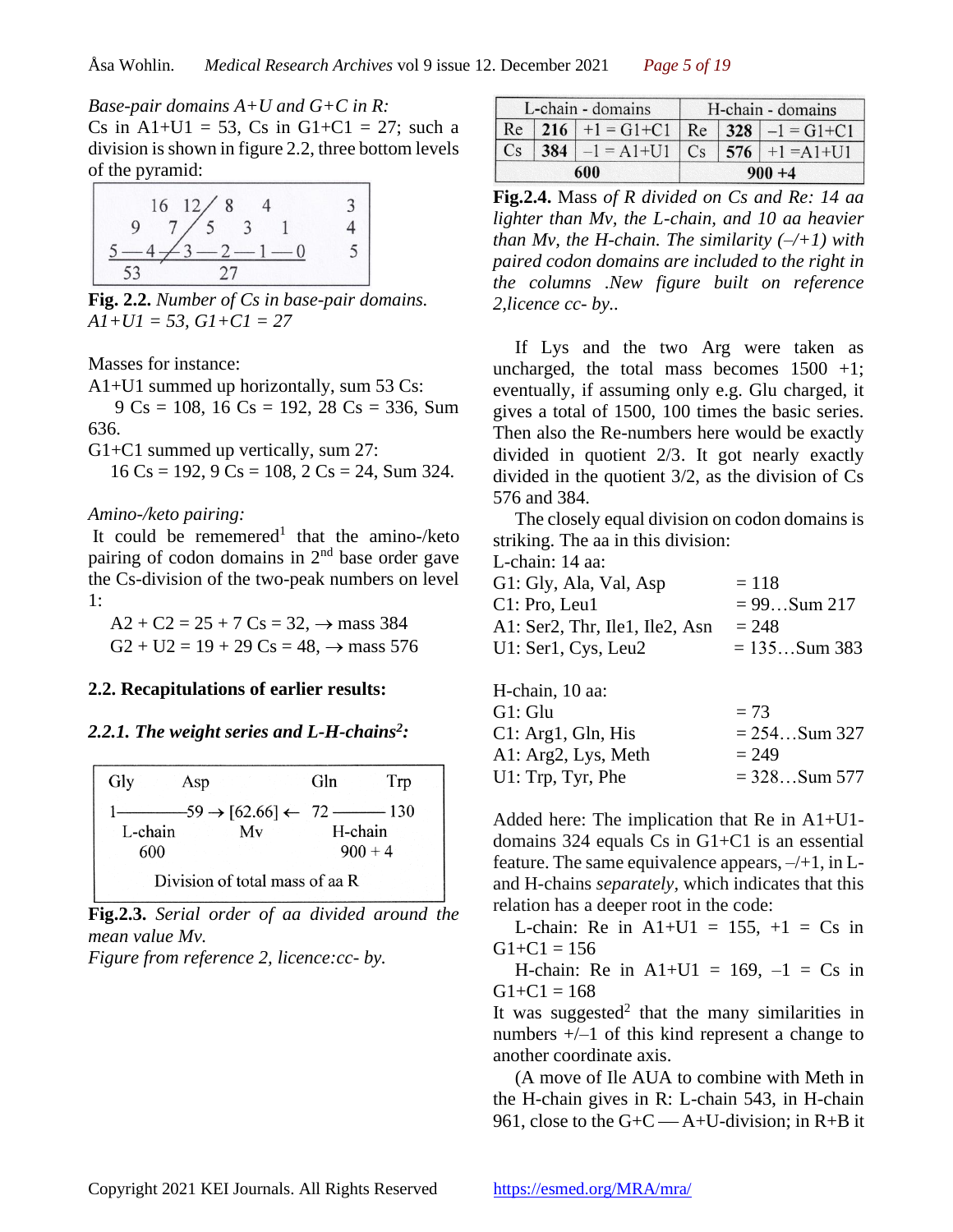gives L-chain  $1636 - 133 = 1502$ , in H-chain 1641 + 133 =1774, close to the division on R- and Bchains.)

### *2.2.2. The ES-series<sup>1</sup>*

The series of integers  $5\rightarrow 0$  with exponent  $2/3$ times  $10^2$ , baptized ES, with abbreviated numbers  $= 292 - 252 - 208 - 159 - 100$ ; the numbers in such series referred to as  $5'$ ,  $4'$ ,  $3'$ ,  $2'$ ,  $1'$ . Additions and intervals in this series showed up to correlate more or less exactly with the atomic mass of aa summed in codon domains of different kinds. The operations  $-\prime$ + lower numbers on the series gave  $(-/+1)$  individual domains.

Two times first three numbers in the chain gave the total of R for the 24 aa and were divided on codon domains as shown in figure 5:

 $5' + 4' + 3' = 752, -3' = 544 = G + C$ -domains,  $5' + 4' + 2 \times 3' = 960 = A + U$ -domains The very number 24 of aa correlates with two times  $5 + 4 + 3$  in the basic series.

|       |     |                                          |     | $5^{2/3}$ -4 <sup>2/3</sup> - $3^{2/3}$ -1 $2^{2/3}$ -1 <sup>2/3</sup> - 0 x 10 <sup>2</sup> |
|-------|-----|------------------------------------------|-----|----------------------------------------------------------------------------------------------|
|       |     | $= 292,4.$ 252,0. 208,0. 158,7 100       |     |                                                                                              |
| 292 F | 252 | <b>208</b>                               | 159 | 100                                                                                          |
|       | 752 |                                          | 259 |                                                                                              |
|       |     |                                          |     |                                                                                              |
| 544   |     | $x 2 = 416$                              |     |                                                                                              |
|       |     | 2 x $752 = 1504$ , total sum of 24 aa R. |     |                                                                                              |
|       |     |                                          |     | $544 = G + C$ -coded aa $= 752 - 208$                                                        |
|       |     |                                          |     | $544 + 416 = 960 = U+A$ -coded aa = 752 + 208                                                |
|       |     |                                          |     |                                                                                              |

**Fig. 2.5.** *The ES-series, where*  $5'+4' = G + C$  544,  $5'+4'+2x3' = A+U$  960. *Figure from reference <sup>1</sup> ,license cc-by-nc-nd.*

A central finding was the division of aa on aa with "mixed" (Mx) and "non-mixed" (Nmx) codons, 12 aa in each. "Mixed" codons (Mx) here meaning one of the first two bases in the triplets from the G+C-group, one from the U+A-group:

Mass of  $Mx = 2(5'+4'-2',)$ 

Mass of Nmx =  $2(3' + 2')$ 

The table, figure 2.6, on mixed coded aa gave an astonishingly regular 2D-table (or 3D if the N-Zdivision should be included): the 3 rows adding up to 385 - 209 - 176 and the 4 columns adding up to

209 –/+1 and 176 +/–1. (N = 2 × 176 –1, Z = 2  $\times$  $209 + 1.$ 

| 175 | 210<br>177<br>208 |  |  |                                  |  |                                                  |
|-----|-------------------|--|--|----------------------------------|--|--------------------------------------------------|
|     | $Gu$ Val          |  |  | $CU$   Leu   UC   Ser   AC   Thr |  | $\rightarrow$ 176                                |
|     |                   |  |  |                                  |  | GA $ Asp CA Gln UG Cys AG Ser2  \rightarrow 209$ |
|     |                   |  |  |                                  |  | $ GA Glu CA His UG Trp AG Arg2  \rightarrow 385$ |

Fig. 2.6. *The 12 mixed coded aa, first two bases and sums of mass.*

*A+U-coded aa = 384 +1.*

*Figure from reference*<sup>1</sup>, *license: cc-by-nc-nd.* 

Non-mixed aa:

A+U-coded aa =  $575 = 2 \times 3' + 2' = 576 -1$ . G+C-coded aa =  $159 = 2$ '

Some of the other found patterns in this ESseries<sup>1</sup>:

 $G1 = 191 = 5' - 1', -1.$   $C2 = 133 = 5' - 2'$  $C1 = 353 = 4' + 1', +1^*$ .  $G2 = 411 = 4' + 2'$ \* as a displacement of  $Arg^+$  101 from  $GG \rightarrow CG$ 

A similar displacement of Tyr,  $107 = 3' - 1'$  -1 from U2 to A2 gave:  $5'+4' = 544, -107 = 437 = U2$  $2 \times 3' = 416$ ,  $+ 107 = 523 = A2$ The purine-pyrimidine polarity:  $G2 + A2 = 934 = 2 \times 467 = 2(3' + 2' + 1')$  $U2 + C2 = 570 = 2 \times 285 = 2(5^{\circ} + 4^{\circ} - 2^{\circ} - 1^{\circ})$ The interval 2' - 1' = 59 ( $-\left(+1\right)$  seemed to function as an exchange file:  $G1 - 58 = C2$ ,  $C1 + 58 = G2$ .

 $A1 - 60 = U2$ ,  $U1 + 60$  A2.

With an addition here: The aa-domains G1+A1 (688) versus U1+C1 (816) divide in Cs: 396 and 564, equal to numbers 384 +12 and 584 - 12 in the two-peak pyramid, figure 2.1, or as  $576 - (+180) =$ row 1 in the pyramid. Re was divided 292 and 252 in this pairing, i.e. as 5' and 4' in the ES-series. This division gives  $+/- 101 (101 ~ X\text{erg}^+ R)$  the four single base domains:

 $396 + 101 = 497 = A1$ ;  $564 - 101 = 463 = U1$  $292 - 101 = 191 = G1$ ;  $252 + 101 = 353 = C1$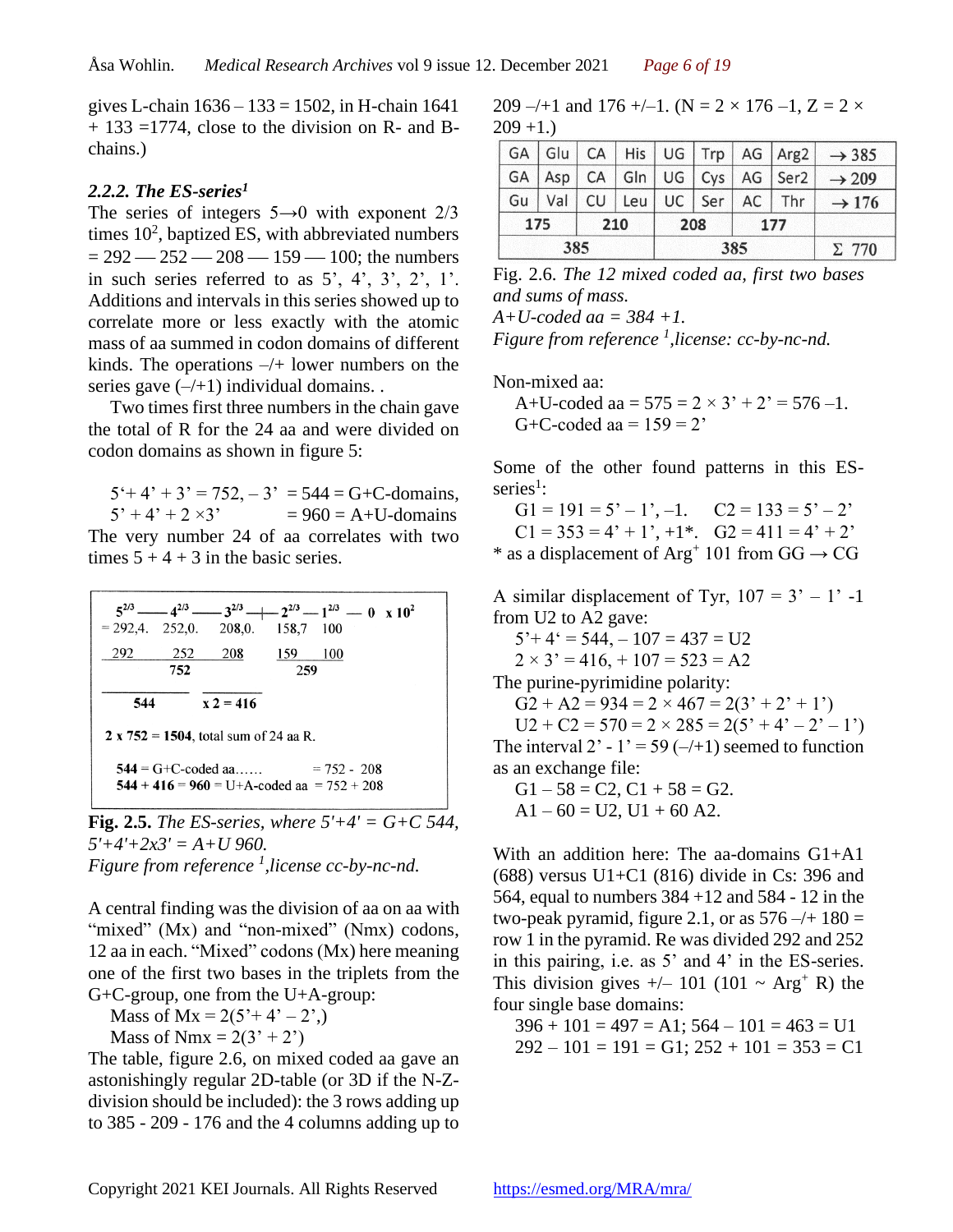#### *2.3. Some fundamental numbers*

In the number pyramid, figure 2.1, there was the superposed series on the basic one on level 4: 9-7- 5-3-1 This series added times 12 gives the fundamental factors 192 and 108, 16 and 9 times 12, at bottom 4 and 3 squared.

108 - 84 - 60 - 36 - 12

192 108

They were also intervals in the ES-series<sup>1</sup>,  $5' \rightarrow$ 1' and  $3' \rightarrow 1'$  with difference  $84 = 5' \rightarrow 3'$ .

 $5^2 \times 12 = 300, \times 5 \sim$  total mass as 1500.

 $4^{2} \times 12 = 192$ ,  $\times$  5 ~ Cs 960, = A+U-domains,

 $3^{2} \times 12 = 108$ ,  $\times$  5 ~ Re 540, = G+C-domains\* \*When calculation on a total 1500.

It shows on the close correlations with the Pythagorean numbers. (The factors 192 - 108 and interval 84 gave also associations to the synthesis of hexoses<sup>2</sup> as it usually is summarized.)

#### *2.4. Number 60*

The central number 5 in the superposed chain 9- 7-5-3-1, row 4 on the number pyramid, figure 2.1, with mass number 60, is shared by both pyramids. (Could they eventually represent the C-atoms of Gln and Asn in some contexts, e.g. as in oxytocine?) This central position might elucidate the many operations  $-\prime$  60 that lead to new polarities in the code:

Domains:  $576 + 60 = 636 = Cs$  in A1+U1  $384 - 60 = 324 = Cs$  in  $G1 + C1$ 

 $Mx - Nmx$ :

 $576 - 60 = 516 = Cs$  in Nmx-coded aa  $384 + 60 = 444 = Cs$  in Mx-coded aa

L—H-chains in the weight-series:

Domains L—H-chains G1: Cs  $108 + 60 = 168 =$  Cs in G1+C1 in H-chain C1: Cs 216,  $-60 = 156 =$  Cs in G1+C1 in L-chain U1: Cs  $348, +60 = 408 =$  Cs in A1+U1 in H-chain A1: Cs 288,  $-60 = 228 = Cs$  in A1+U1 in L-chain

Apart from Cs-numbers it reminds of the addition of 60 A in the synthesis of the coding bases: Gly 75+ 60 = A-base 135, Asp + carbamoyl $\sim$ (P)  $\sim$  + 60 in the first step of the U-base synthesis. To this

come the addition of acetyl $\sim$ (Coa) + H in the citrate cycle. Isocitrate with mass 192 read "horizontally" has the parts 59 - 58 - 75: here 75 (= Gly) becomes the part that develops to Bchains and. 59-58 are equivalent with R of Asp and Asn.

It might be added that the sum of *valences* in 12 N and 12 O+S in R = 36 and 24, sum 60:

Row 5: 
$$
60 - 48 - \frac{36 - 24}{N} - 12 - 0
$$
 (Sum 180.)  
N  $0 + S$ 

Sum of valences in R

In the ES-series<sup>1</sup>,  $x^{2/3}$  ( $x=5\rightarrow0$ ),  $\times10^2$ , the interval 108 was divided  $49 - 59$ , here  $48 - 60$ , (an opposite order in ES). The number 59 was shown to be a kind of 'exchange file' with similar operations as with number 60 here. Some examples:

Half G2 + A2 = 467,  $-59 = 408$ ,  $= \frac{1}{2}$  (U1 + C1)

Half C2 + U2 = 285, + 59 = 344, =  $\frac{1}{2}$  (G1 + A1)

And with additions here:

The 12-group Mx-coded aa,  $2 \times 385$ :

 $385 - 59 = 326 = Re$ 

 $385 + 59 = 444 = Cs$ 

Cs in G1+C1 =  $228, -59 = 169$  = Re U+A,

Re in G1+C1 =  $157, +59 = 216 = Cs$  U+A

The 12-group Nmx-coded aa,  $2 \times 367$ :

 $G1 + C1 = 159, +59 = 218 = Re$ 

 $A1 + U1 = 575, -59 = 516 = Cs$ 

### *2.5. Molecular groups*

When the aa were<sup>2</sup> divided according to significant atom kinds in R, it gave three groups: those with only CHx, those including nitrogen, NHx, and those with oxygen or sulfur: O/SHx. The sums got close to the same division on CHxand NHx-groups versus the O/SHx group: 904  $(+1)$  -− 600 -1, than between the L-H-chains, figure 2.7., along another axis.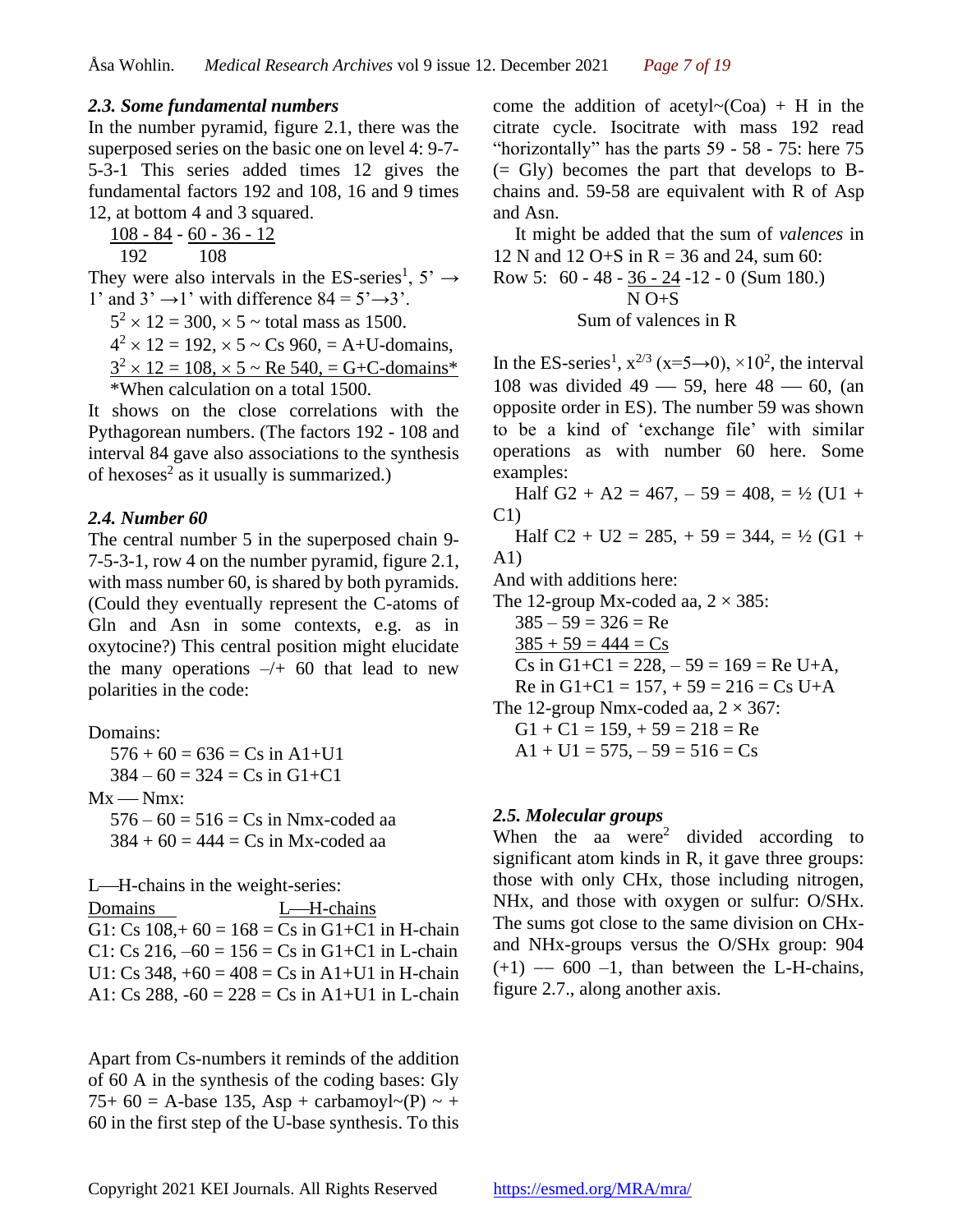| <b>CHx-series:</b><br>Ala-Pro-Val-2 Ile-2 Leu — Phe = $328$ | L                                     | $\bf{H}$<br>91 |
|-------------------------------------------------------------|---------------------------------------|----------------|
| <b>NH<sub>x</sub>-series:</b><br>$-$ Lys, -2 Arg-His-Trp    | $\theta$<br>$\frac{1}{2}$<br>328<br>Σ | 486<br>577     |
|                                                             | $= 904 + 1$                           |                |
| O/SHx-series:<br>Gly-2 Ser-Thr-Cys-Asn-Asp                  |                                       |                |
| - Gln-Glu-Met-Tyr                                           | $\Sigma = 272$<br>$= 600 - 1$         | 327            |

**Fig. 2.7.** *Molecular groups of 24 aa divided in accordance with significant atoms on those lighter and heavier than the mean value. Gln and Asn here referred to the O/SHx-series. Figure from reference <sup>2</sup> , license: cc-by.*

C-atoms in the groups: 30 Cs in CHx, 25 in NHx, 25 in O/SHx. In the pyramid, figure 2.1:

CHx: 30 Cs =  $2 \times 180$  (row 5)

 $N$ Hx + O/SHx = 25 + 25 Cs = 2 × 300 (row 4) Total sums<sup>2</sup>,  $Cs + Re$ , in this pairing gives close to the division of triplets in the basic series:

 $O/SHx + NHx = 1085 = 2 \times 543, -1$ CHx  $= 419 = 2 \times 210, -1$ 

It can here be added that a move of Asn, one of the two aa with questionable position, to the NHxgroup, it gives the following nice division:

 $CHx + O/SHx = 419 + 599, -58 = 960$ 

 $N$ Hx = 486 + 58 = 544

Thus it gives sums equal to the division on codon domains A+U and G+C and on Cs versus 'substituents' totally. 544 equal to sum of all Re.

In many contexts it's found<sup>1,2</sup> that the division  $Cs$  $-$  Re (or N $-$ Z) equals the division on the same aa as along another coordinate axes  $(+/-1)$ . Here the NHx-group, without a move of Asn, seems represent the Re-part, O/SHx the Cs-part:

| NHx: Cs 300      |     | Re 186 Sum $485+1$   |
|------------------|-----|----------------------|
| $O/SHx$ : Cs 300 |     | Re 299 Sum $600 - 1$ |
| 600              | 485 |                      |

(Chemically the OHx-group appears closer to the CHx-group, C and O with valences 4 and 2 and closer to the origin of aa in relation to the NHxgroup.)

### **3.** The  $x^3$ -series times 15 as a background **scheme?**

In this scheme from  $4^{\circ} \rightarrow 0$  the two-peak numbers from the pyramid, figure 2.1, reappear, the 3/2 division of Cs in 576 and 384; factor 15 here divided  $9 - 6$ .

### *3.1. The x<sup>3</sup>-series,*  $x =$  *integers 5*  $\rightarrow$  *0:*  $125 - 64 - 27 - 8 - 1 - 0$

The series, times a factor 15, i.e. the sum of the basic series  $5 \rightarrow 0$ , gives from 4' to 0 the total sum  $as1500, 960 + 540.$ 

In the  $ES$ -series<sup>1</sup> it was counted on a total R of 1504, with charged Lys and 2 Arg (according to reference<sup>10</sup> (Karlson 1976, an early source, since this research started in the beginning of the 1980th).

Below these aa are taken as uncharged with an added assumption of –1, eventually only Glu charged? It would give the beautiful total 1500 in R. The  $x^3$ -series, vertically here, times 15 in columns gives figure 3.1:

| $\overline{x^3}$ | $\times$ 5 | $\times 4$ | $\times 3$ | $\times 2$     | $\times 1$ | Sum    |
|------------------|------------|------------|------------|----------------|------------|--------|
| 125              | 625        | 500        | 375        | 250            | 125        | 1875   |
|                  |            |            |            |                |            |        |
| 64               | 320        | 256        | 192        | 128            | 64         | 960    |
| <b>Sums</b>      |            | 576        |            | 384            |            |        |
| 27               | 135        | 108        | 81         | 54             | 27         | 405    |
| 8                | 40         | 32         | 24         | 16             | 8          | 120    |
| 1                | 5          | 4          | 3          | $\overline{2}$ |            | 15     |
| <b>Sums</b>      | 180        | 144        | 108        | 72             | 36         | $540*$ |
|                  |            | 324        |            | 216            |            |        |
| Total            | 500        | 400        | 300        | 200            | 100        |        |
| Total            |            | 900        |            | 600            |            |        |

**Fig. 3.1.** *The x*<sup>3</sup>-series,  $x =$ *integers*  $5 \rightarrow 0$  *times* 5-*4-3-2-1. Total sum of Re in 24 aa reduced with 4*   $H = 1500$ .

Factor 64 times  $15 = \text{sum of A+U-domains}$ , 960,

Factor 36 (3'+2'+1') times  $15 = \text{sum of } G + C$ domains 540

when reduced with 4 H.

Sum of the whole  $x^3$ -series = 225 = 15<sup>2</sup>.

The marked sums in figure 3.1 give the sums of Cs and Re in the weight series, figure 2.4 above,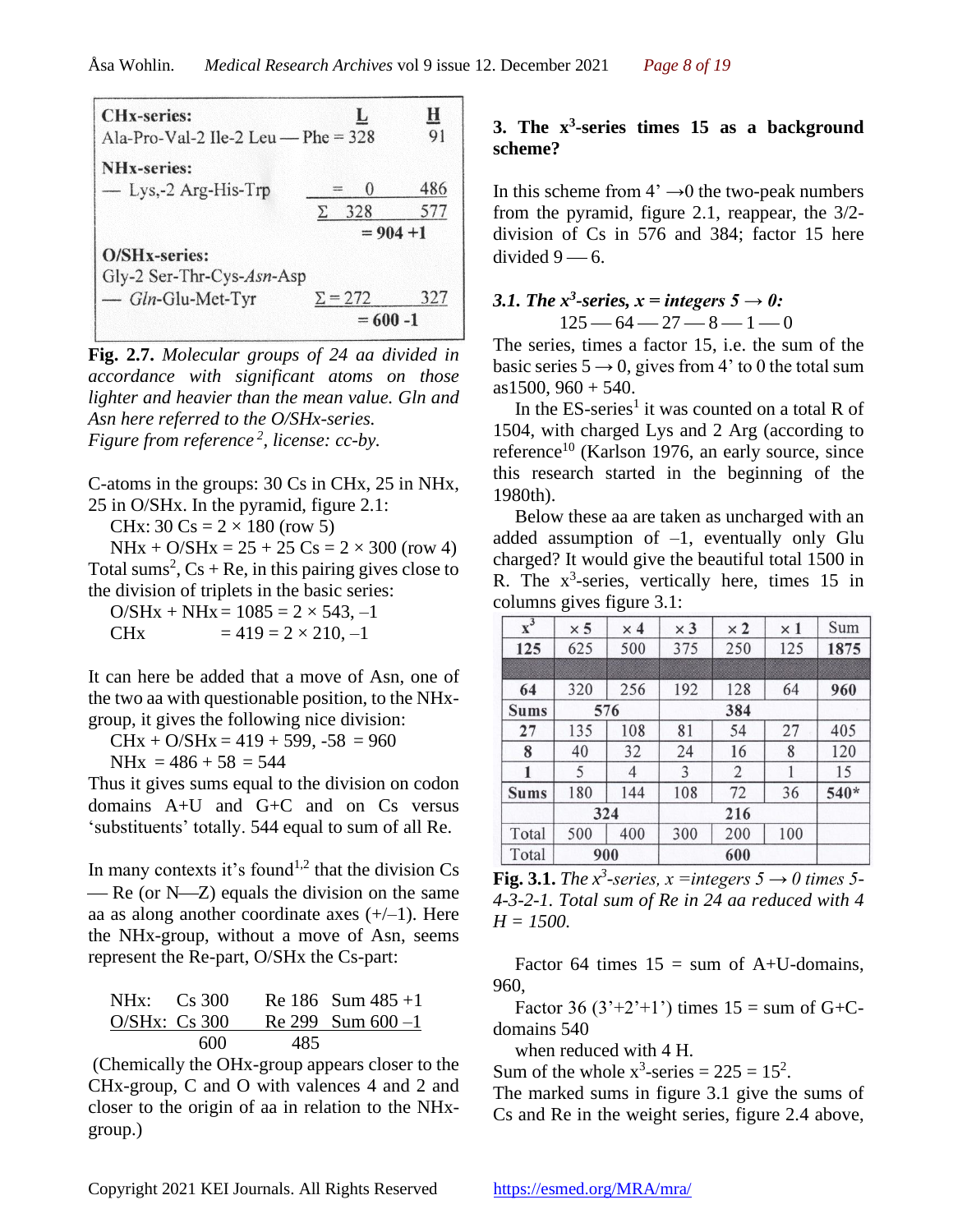in the H- and L-chains (when 328 reduced with 4 H):  $576 - 324$  and  $384 - 216$ .

These numbers are all appearing in the Pythagorean musical scale according to data from Negadi<sup>8</sup>.

Some notations:

- In the Nmx-series the mass of A+U-domains as 576 –1 was divided in A1 320 and U1 256 –1. It's noteworthy that this division appears in row 4', columns 5 and 4 here.

- As pointed to above the numbers 576 and 384 return in the B-chains also.

- It was earlier<sup>1</sup> noted about this  $x^3$ -series that  $6 \times$  $5' = 750, +/- 6$  times  $3' + 2' = 210$  gives the sums 960 and 540.

 $-Cs$  in G1 + C1 divided:  $6 \times 3' = 162, -4/6(2'+1')$  $= 108 = Cs$  in G1 and  $216 = Cs$  in C1.

- It can be recaptulated<sup>1</sup> that the figures in the middle of the  $x^3$ -series 27 and 8 appeared in the G+C-domains in a curious way:

 $\sqrt{27/8} \rightarrow \sqrt{}$ ,  $\times 10^3 = 544.33$ 

 $3^{3/2}$ ,  $\wedge$ ,  $\times 10^3 = 192.45$ .  $\sim$  G1 +1.

 $2^{3/2}$ ,  $\wedge$ ,  $\times 10^3 = 353.55$ .  $\sim$  C1... Sum 546. It was noted with an association to 27 and 8 in particle physics and group theory by Gell-Man and Neéman<sup>11</sup> in "The Eightfold way" 1964.

- Sums in column  $\times$ 3 vertically = 192 and 108, intervals 5' to 1' and 3' to 1' in ES-series.

- The total sums of columns from 4', 500 - 400 - 300 etc… in the figure 3.1 read as

a) numbers in  $nb-8 = row 4$ ,

b) numbers in nb-6 = rows  $3'+2'+1'$ .

- About the Mx-Nmx-division on codon domains, it was stressed before<sup>1</sup> that the middle numbers 27 and 8 in the  $x^3$ -series with interval 19 appeared essential, times a factor 11 giving the strikingly regular mass structure for Mx-coded aa in figure 2.6 .

The Cs divide on Mx  $384 + 60 = 444$ , on Nmx  $576 - 60 = 516.$ 

The Re divide as crosswise in figure 3.1 above: on Mx as 324, on Nmx 216,  $(+2 \text{ in both when})$ calculating on a total R of 1504).

However, factor 11 is hardly explained in figure 3.1. Calculating with columns  $\times$ 5,  $\times$ 4, $\times$ 3, – column  $\times$ 1 = 11 gives a figure as 3.2:

Row 3' 27:  $\times$ 12 = 324,  $-27$  = 297  $\rightarrow \times$ 2 = 594  $-19$  $1 - 209$ Row 2' 8:  $\times 12 = 96, -8 = 88 \rightarrow \times 2 = 176$ 385

**Fig. 3.2***. Mx-coded aa as first three columns in figure 3.1. – last column, times 2. Sum 770.*

### *3.2. The sum 1500, 12 times 5'*

The whole sum R as 1500 is given from first columns  $\times$ 5,  $\times$ 4,  $\times$ 3 at row 5', 125, in figure 3.3:

| л   | ×<br>۰, | ×<br>Δ | $\times 3$ | ×   | × | Sum |
|-----|---------|--------|------------|-----|---|-----|
| 125 | ◡∠◡     | 500    | 275        | 250 |   |     |
|     |         | 1500   |            |     |   |     |

#### **Fig. 3.3.** *Detail from figure 3.1.*

*Row 5'*(= 125)  $\times$  5,  $\times$  4,  $\times$  3 = 1500, total R here.

In following steps  $4' \rightarrow 3' \rightarrow 2' \rightarrow 1'$  this sum 1500 might be seen as "developed" with columns  $\times$  1 and  $\times$  2. It reminds of the background model mentioned in the Introduction, figure 1.1, where lower dimensions (d–degrees) 1 and 2 are debranched at steps  $5 \rightarrow 4$  and  $4 \rightarrow 3$  and expressed as external motions or meeting the other way around in synthesizing direction.

The series  $625 - 500 - 375 = 625 + 875$ represent the Mv of 10 and 14 aa: numbers in aa G1+C1 =  $5 + 5$  aa, in A1+U1 14 aa, in 1st base order divided 8 in A1, 6 in U1, in 2nd base order  $= 7 + 7$ . 10 and 14 was also the division of aa in the weight series on H- and L-chains respectively.

Mv R + B = 3276/24 = *136.5,* minus a B-chain  $\hat{a}$  74 = 62.5, My of aa R when calculating with -4 in R.

Compared with numbers in the ES-series, where  $5' \times 2 = 584$  and  $3' \times 2 = 416$ , the division times 3/2 gives the equal division.

 $416 \times 3/2 = 624 = 5 \times 125 - 1$ 

 $584 \times 3/2 = 876 = 7 \times 125 +1$ 

The exact quotients give naturally exactly 625 and 875. The order is in the  $x^3$ -series reversed in relation to the ES-series! (Interval  $876 - 624 = 252$ )  $= 4'$  in ES; 252 –2,  $\times$  3/2 = 375.)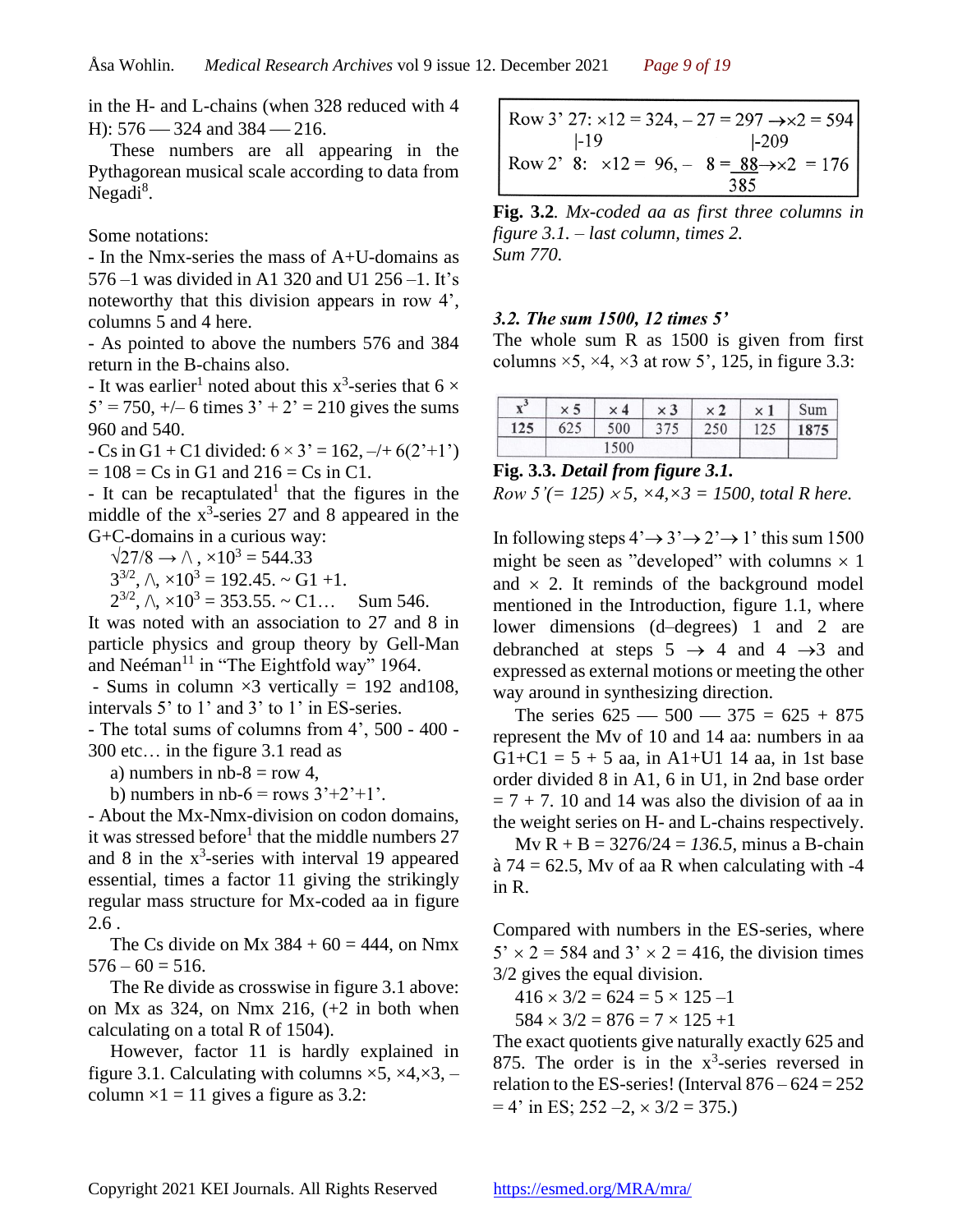(A cross-adding of domains gives similar divisions, e.g.  $C1 + A2 = 876$ ,  $G1 + U2 = 628$ .)

About this row 5 in figure 3.1 and the division of the total as 1500, see further about the division on atom kinds in section 5.

It was observed<sup>1</sup> that the ES-digits as decimals were approximately given as elementary quotients of 24, the total number of aa,  $\times$  10<sup>x</sup>:

 $14/24 = 0.583.33$ ,  $12/24 = 0.500$ ,  $10/24 =$ 0.416.66.

### *3.3. The number 1875, 15 times 5'?*

1875 times  $10^{-4}$  is the same number as the factor in Rydberg's formula for second spectral line of hydrogen in the Balmer series. Cf. earlier notations<sup>1</sup> of quotients between these factors in the Balmer series times  $10^2$  giving mass sums of U-,  $A$ - and  $\sim$  G-bases.

*3.4. Sums and intervals in the x<sup>3</sup> -series ×15:*

| Intervals: 61 |     |                 |  |  |
|---------------|-----|-----------------|--|--|
|               |     | $64 - 27 - 8 -$ |  |  |
| Sums          | 189 |                 |  |  |

**Fig. 3.4.** Intervals and sums in the  $x^3$ -series  $\times 15$ .  $x =$ *integers*  $5 \rightarrow 0$ .

Some notations:

*- Sum*  $91 = 4' + 3'$ ,  $64 + 27$ :

It's a factor in sums of aa R+B:  $91 \times 36 = 3276$ , the total of aa R+B unbound,

The whole series  $15 \times 91 = 1365$ , 10 times 136.5, the Mv of one aa R+B when calculating with – 4 H in R. A 3/2-division of the Mv-sum of 2 aa R + B in step 4' - 3':

91 times 5 — 4 — 3 — 2 — 1 =  
= 
$$
\frac{455 - 364 - 273 - 182 - 91}{819}
$$
  
= 546\*

 $819 = 1/4$  = the total 24 aa R+B = 3276

 $*$  546 was the approximate sum of  $1/\sqrt{27} + 1/\sqrt{8}$  $\times 10^3$  divided on G1- and C1-domains.

*- Interval 37* = 4' – 3', 64 – 27:

37 is half the normal B-chain 74 as unbound.

The division of 64 in 37 and 27, two numbers that are each other's periodic inversions, might be a factor in this step  $4' \rightarrow 3'$  to observe (?). (The quotient 27/37 is the square of 27 as decimal period.) The relation between numbers 5 - 2 through inversions lies behind these inversions.

One way to describe the relation between unbound B-chains and number 37 is dividing it according to valences of the atoms  $(+/-1)$ : C-C-N, valences 4 and 3, mass  $37 + 1$ , O-O-4H, valences 2 and  $1 = \text{mass } 37 - 1$ .

Cf.  $5 \times 27$  in row  $3' = 135$ , the mass of the Abase, gives inverted 74 as a periodic number: 135  $\wedge$  740740740...  $\times 10^{x}$ .

The whole series  $15 \times 37$  has the sum 555. (Here we have numbers 37 and 111 that Shcherbak $4,5,6$  has found as mass factors when counting on 23 aa, dividing them in 8 with "degenerated" codons and the other 15.)

The number 555 reminds of the operations of inversions that gave half and whole mass of 24 aa R+B as periodic numbers, mentioned in introduction<sup>1</sup>. A note about those numbers  $555$ and 55 may be added: In the decimal period  $1/3276 = 305 250 305 250$  the sum  $305 + 250 =$ 555 and the difference  $=$  55. (55 is the sum of an  $x^2$ -series 25 – 16 – 9 – 4 – 1, 1/55 = 18, H2O as periodic.)

 $111 = 3 \times 37$ , is the mass of the C-base (often the methylated in epigenetic context).

- *Sum 35*= 3' + 2', 27 + 8:

The numbers were commented on in section 3.2 and figure 3.2 above on Mx-coded aa  $= 2 \times 385$ , 2  $\times$ 11  $\times$  35.

*- Interval 19* =3' – 2' = 27 – 8:

A first note: intervals  $37 + 19 = 4' - 2' = 56$ , the sum of a bound B-chain.

The series  $19 \times 15 = 95 - 76 - 57 - 38 - 19$ , sum 285.

The sum 285 is half the mass R of domains C2 + U2. The aa in these groups contain the main hydrophobic aa. (perhaps Ile and Leu doubled in codons to give strength to globular proteins?) Here the middle number 57 is the mass R of the 2 Ile and 2 Leu,  $4 \times 57 = 228$ .

C2 = 133 = 7 19. U2 = 437 = 23 19. C2: Ala GC + Pro CC = 57 = 3/7 Ser UC + Thr AC = 76 = 4/7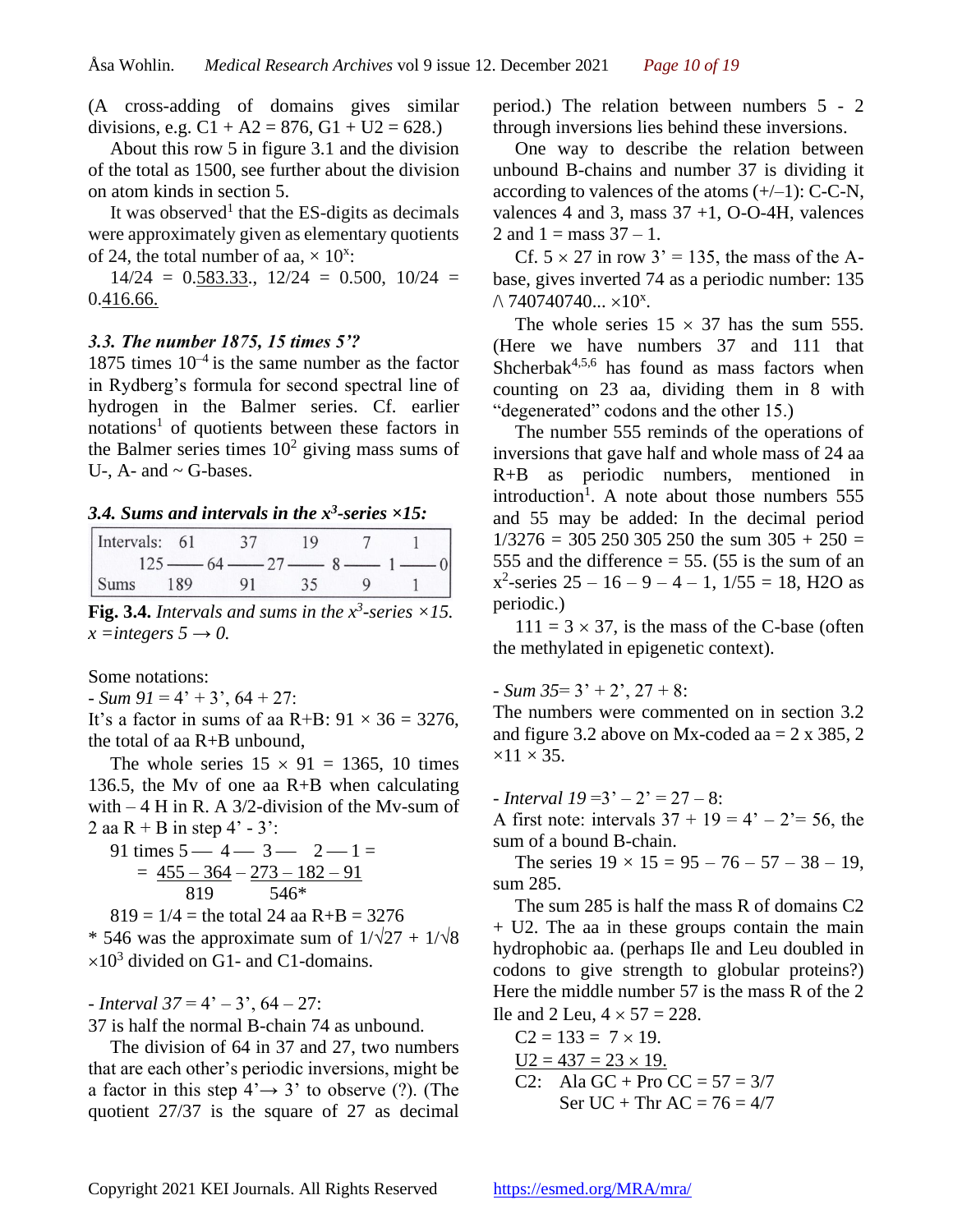U2:  $437 = 2$  Ile + 2 Leu, sum 228 (12  $\times$  19) + rest  $209 = 11 \times 19$ :

> Val GU + Phe UU = 134,  $7 \times 19 + 1$ , Met AUG  $= 75.4 \times 19 - 1$ .

H-atoms<sup>1</sup>, 152 in the total 1504, were  $8 \times 19$ , divided on domains G1 19, C1 38 –1, U1 38 –1, and A1  $57 + 2$ ,  $\sim 1/8$ ,  $2/8$ ,  $2/8$ ,  $3/8$ .

285,  $-/- 152$  gives the domains C2 — U2, 133  $-437 = 570$  (as ten Leu or Ile).

(Quotient  $285/152 = 15/8 = 1.875$ , this Rydbergfactor again  $x10<sup>x</sup>$ .)

#### *A note about intervals and carbohydrates:*

Intervals of first order in the  $x^3$ -series = 61-37-19-7-1, times first column 5 in the  $x^3$ -series = 305 -185 - 95 - 35 - 5. Secondary intervals = 120 - 90 - 60 - 30 might point to underlying sugar pieces, as  $90 + 60$  at middle steps  $27 - 8$  representing a ribose, with  $+30$  an hexose.

Same secondary intervals of the  $x^3$ -series times  $1 = 24 - 18 - 12 - 6$ . Intervals 18 -12 at the middle numbers 27 - 8 might represent H2O and the Catom,  $\rightarrow$  HCOH.

#### **4. Valences** ⎯ **and a view on the doubly encoded aa**

Valences of atoms in the genetic code represents a series  $5 \rightarrow 1$ :

P C N O/S H 5 4 3 2 1

An atom as P with valence 5 seems necessary for development of life! (Bonds notably divided 3+2 to oxygen around phosphorus,)

In the background model an angled view on the 5-dimensional basic chain implies 3 polarizations of 5 into  $5 - 0$ ,  $4 - 1$  and  $3 - 2$ .

In synthesis of the bases and in other contexts the molecules that add C-atoms, valence 4, to the rings replace H-atoms, valence 1, and N-atoms, valence 3, replace oxygen O, valence 2. It gives in terms of valences synthesizing steps  $3 \leftarrow 2$  and  $4 \leftarrow 1$ , to compare with the basic chain  $(5 \rightarrow 0)$ regarded as three polarizations of 5.

Reading the steps as 2-digit numbers outwards gives the sum  $50 + 41 + 32 = 123$ . The angled "loop" view, figure 4.1, on the total sum of valences in 24 aa = 984,  $R+B$ :



**Fig.4.1.** *The total sum of valences in24 aa R+B= 984. An angled view on the basic series.*  $(584 = 2 \times 5)$  *in the ES-series*).

Sum of valences when B-chains bound: 984 – 24 H2O  $(=-96) = 888$ .

If counting on a total mass of R 1500 and all Bchains bound à mass 56, valences get divided on B-chains  $24 \times 15 = 360$  and on R = 528.

Sum of *valences*  $R + B$  in all 24 aa unbound are divided:

 $4 \times 128 \text{ C} + 1 \times 244 \text{ H} + 3 \times 36 \text{ N} + 2 \times 58 \text{ O} + 2 \text{ S}$ : Valences  $4 + 1 = 756 = 4 \times 189$ Valences  $3 + 2 = 228 = 4 \times 57...$  Sum  $984 = 4 \times$ 246.

Now, the numbers 189 and 57 appear as intervals in the  $x^3$ -series, column  $\times 3$ , and coincide with the atomic masses of the 4 doubly encoded aa, figure 4.2:



**Fig. 4.2.** *Interval numbers in column 3 of the x<sup>3</sup> series ×15.One suggested view on the 4'extra' aa.*

Cf. Column  $\times$ 3 equivalent with sum of columns  $\times$ 1 and  $\times$ 2, which in a dimensional aspect might be regarded as debranched "d-degrees" from steps 5  $\rightarrow$ 4  $\rightarrow$  3, as "extras" (5-4-3-2-1 = 5-4-3-3 = 5-4-6 \*, a note below.)

The 4 aa seem to line up elementary polarities in the basic chain. A possible function? How the relation between the properties Valences versus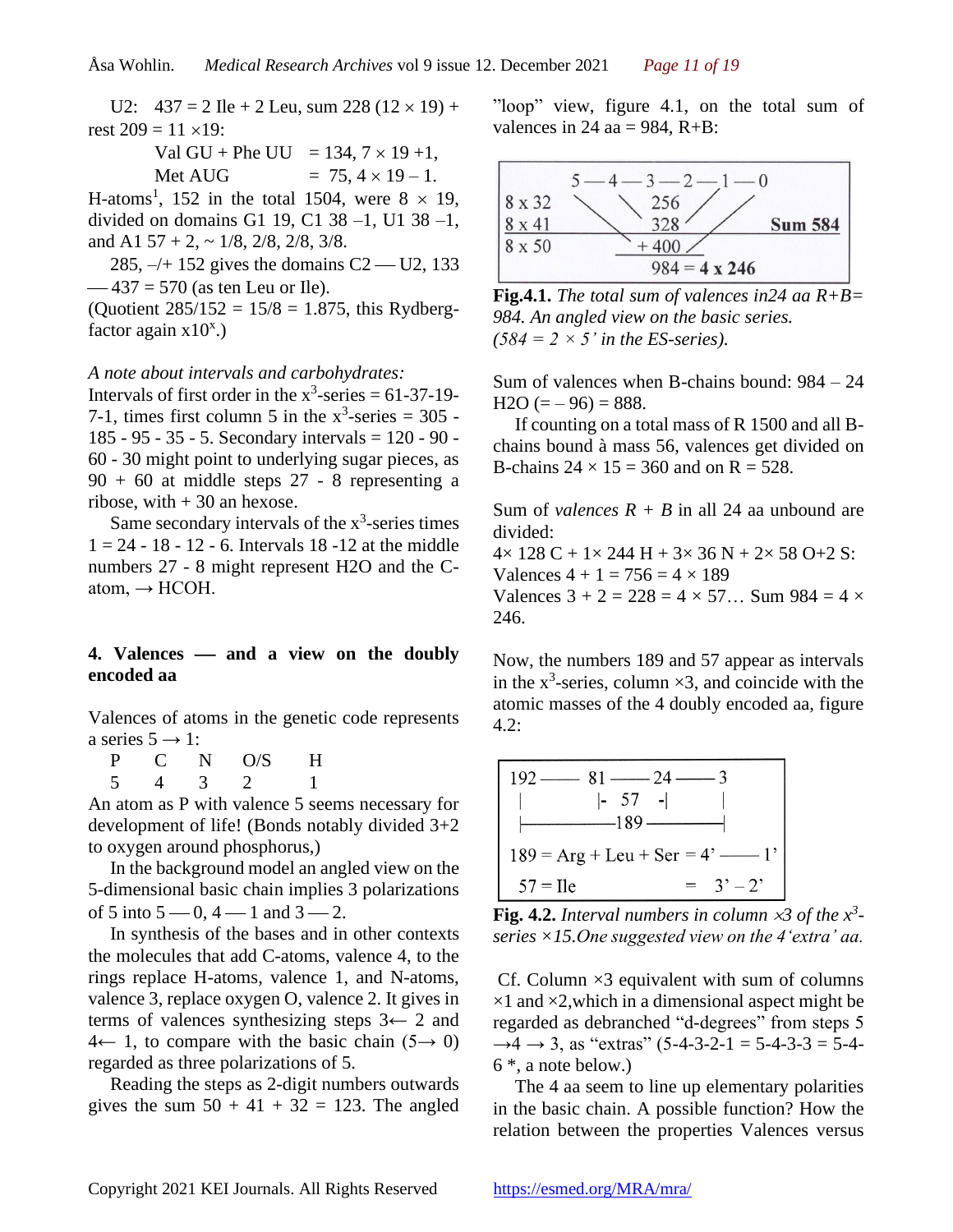Mass should be interpreted, if some relevance in this figure, is here left as an open question. (Valences as potential bonds might be seen as expression of forces on an underlying level of higher d-degree, which as such and generally gets realized as mass on next lower degree (this also implying development of the side chains R.) What's clear is that the 4 aa represent at least two basic polarities, the one between hydrophobic and more polar aa and that within the AG-pair  $Arg$  — Ser, the  $N \sim O$  polarity.

Mass sum of the 4 aa R = 246, 6 times 41,  $\frac{1}{4}$  of total valences.

 $R+B$ :  $Arg2 + Leu2 + Ser2 = 410$ ,  $+ Ile2 = 541$ . The sum of valences, number 984, appears in the  $x^3$ -series as a difference in step 3-2:

 $12(4'+3', 91) = 1092.$ 

 $12(2'+1'=9) = 108$ . Difference  $1092 - 108 =$ 984.

\*Bonds in nucleotide pairs get in the Mx-Nmxdivision ordered: 5 in Mx-coded aa, 4 in A-Ugroup of Nmx-coded aa, 6 in G+C-coded aa. The same order 5-4-6 concerns the Cs-numbers of keto acids in the citrate cycle from  $\alpha$ -keto-glutarate. 5-4-6 as an instruction sign?

### **5. The 3/1-division of atom kinds, also ~ valences**

The valences of the atoms appear as one important guiding factor of the whole code.

It was earlier observed<sup>2</sup> that in the division of atom kinds in side chains (R) the sums of Cs and N became three times the sum of  $O+S+H$ , a division of mass on atoms with valences 4+3 versus 2+1, counting on the total 1504 in R.

 $Cs + N = 1128$ 

$$
O+S+H = 376...Quotient 3/1
$$

It can here be observed that these numbers equal the first three columns in the  $x^3$ -series  $\times$  15, figure 3.1 above when reduced with 4 H, row  $5'$ ,  $n \times 125$ :

Columns  $(5 + 4) \times 5' = 1125 = 1128-3$ 

Column  $3 \times 5' = 375 = 376 - 1$ 

Obviously it's the atom group O+H+S with valences  $2+1$  that is separated here, the mass division between Cs and N not concerned.

(With the ES-series the 3 atom groups could be derived in a simple way<sup>2</sup>:

$$
584 - 208 = 376 = O + H + S
$$
  
+ 376 - 208 = 168 = N

 $= 960$  416 544

 $Cs = 960 = A+U$ -domains, Re 544 = G+Cdomains of aa.).

Now, this same relation to atoms O+H+S shows up also in the separate base-pair groups A1+U1 and G1+C1, figures 5.1 and 5.2. (There are equal numbers of N and O in R-chains of these groups, 6 N and 5 O:

G + C, mass R =  $544 = 4 \times 136$ :

G1+C1: 27 C + 6 N + 5 O + 56 H.

Valences, signed v

| $4^{v} + 3^{v}$ |                                       | $1^{v}+2^{v}$ |               |
|-----------------|---------------------------------------|---------------|---------------|
|                 | $\cos 324 \longrightarrow (-268)$     | $-56H$        |               |
|                 | $N \quad 84 \quad (-4) \quad - \quad$ | 80 O          |               |
| $408$ —         |                                       | $-\sqrt{136}$ | Quotient 3/1. |
|                 | $-272$                                |               |               |
|                 | $\frac{1}{2} \times 544$              |               |               |

**Fig. 5.1.** *Quotient*  $3/1$  *in mass of*  $(Cs+N)/$ *(O/S+H) in G1+C1-domains*

| A+U, mass R $960 = 4 \times 240$ :<br>A1+U1: $53 C + 6 N + 5 O + 96 H$ , +2 S |                                                    |  |  |  |
|-------------------------------------------------------------------------------|----------------------------------------------------|--|--|--|
| $4^{v} + 3^{v}$                                                               | $1^{\rm v}$ + $2^{\rm v}$                          |  |  |  |
| $Cs$ 636 —— $(-540)$ —— 96 H                                                  | 96                                                 |  |  |  |
| 84                                                                            | $\rightarrow$ (-4) $\rightarrow$ 80 O + 64 S = 144 |  |  |  |
| $ \sqrt{$ — $-$ 176<br>720                                                    | 240                                                |  |  |  |
| $-544$                                                                        |                                                    |  |  |  |
| 720                                                                           | $-240$ Quotient 3 / 1                              |  |  |  |
| 480                                                                           |                                                    |  |  |  |
| $\frac{1}{2} \times 960$                                                      |                                                    |  |  |  |

**Fig. 5.2.***Quotient 3/1 in mass of (Cs + N)/(O+S+H*) *in A1+U-domains*

The difference between codon groups,  $(A1+U1)$  –  $(G1+C1)$  in  $Cs+N = 720 - 408 = 312$ , in  $O+S+H$  $= 240 - 136 = 104$ . Sum 416 (2× 3' in ES), divided 3/1*.*

About the marked intervals without sulfur S above it might also be remembered<sup>1</sup> that mass of domains  $G + C = 544, +272 = 816 = U1 + C1$ , and  $A+U = 960, -272 = 688 = G1 + A1$ .

*Why this strict 3/1-division in valences of atoms?*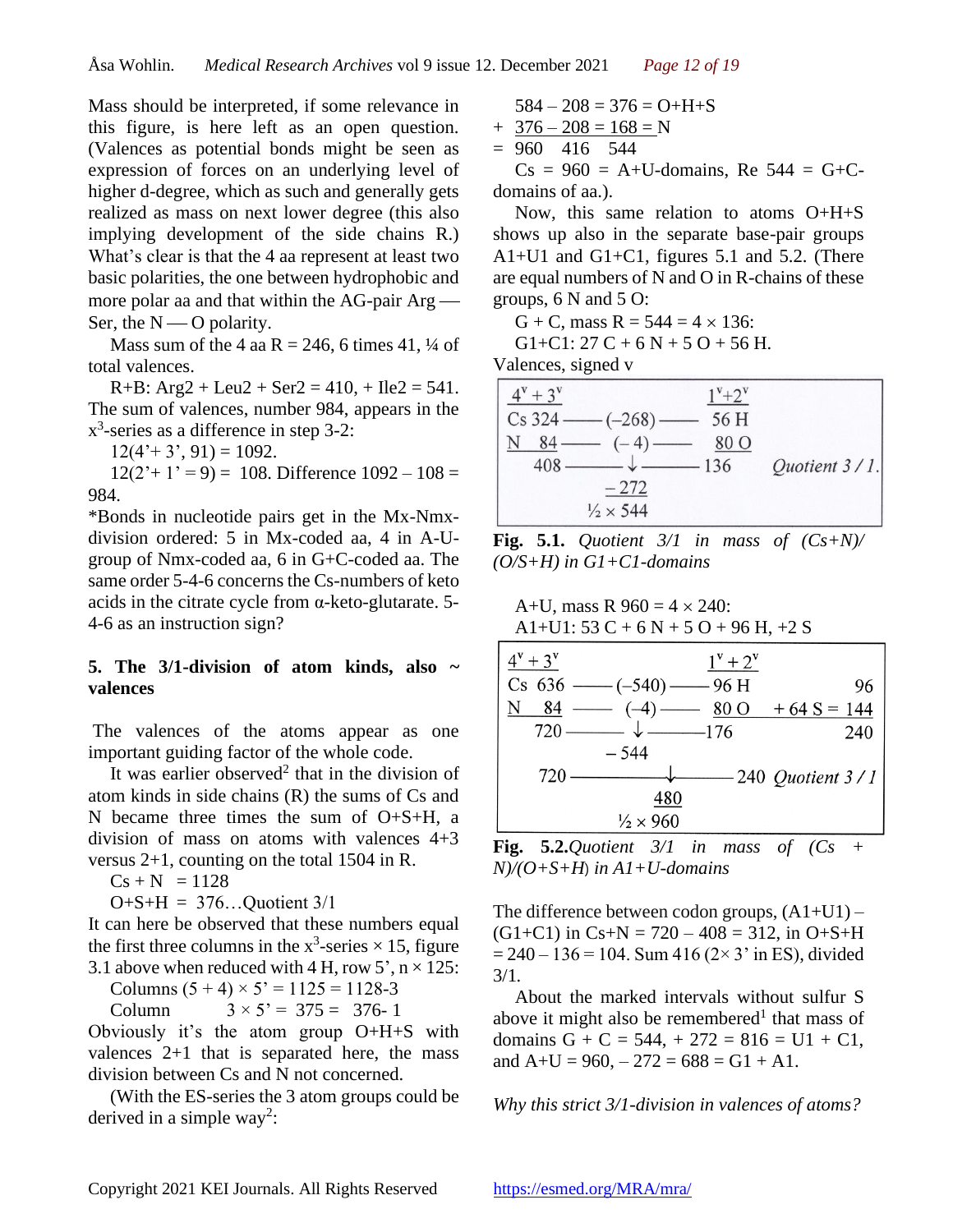One association goes to the more general exclusion of water in glycolysis and synthesizing processes. Another to the background model, figure 1.1 where lower d-degrees are seen debranched from higher steps, meeting the other way around.

The "octet rule" demonstrates on the atomic level the 1/3-quotient: the power or forces that drive atoms to seek 6 electrons in their outer shell above 2 in an inner, deeper shell, the octet rule (not fully understood) implies this 3 - 1-relation, p- versus s-orbitals. (So it also seems to be with the division of gluons as  $6 + 2$  in the nuclei of atoms.)

If the basic series is taken as a dimensional evolution towards lower degrees there is the step  $4 \rightarrow 3, +1$ , thus into a quotient 3/1.

Cf. also the missing electrons in the p-shell of the C-atom, 1 "outwards", 3 "inwards", as in the tetrahedron of an amino acid.

The equal division within these *base-pair* domains supports a view that it's these basepairing, in DNA or at the meeting of mRNAtRNA at ribosomes that is relevant for the distribution of codons.

### **6. Theme 81 — 47**

Another example of a relation equally showing up in the separate *base-pair* groups, as in section 5 above, is the number of Cs in R+B in relation to all atoms in R, shortly mentioned earlier<sup>2</sup>, with more comments here:

## *6.1. Cs and number of atoms:*

All C-atoms in 24 aa,  $R+B = 128$ .

All atoms in R are twice that number  $= 256$ .

Number of C-atoms divided on main domains, R  $+ B$ :

Cs: G1+C1 = 47 (B+R), all atoms in R =  $2 \times 47$ Cs: A1+U1 = 81 (B+R), all atoms in  $R = 2 \times 81$ This is only valid for the base-pairs, not for single domains.

The question Why? remains unanswered.

### *6.2 Cys and His*

 $Cys 47 (UGY) + His 81 (CAY)$ , mass numbers in R, are the active aa in the enzyme dividing fructose at start of the glycolysis<sup>10</sup>. (Their codons, first two bases, are each other's anti-codonsif read in opposite directions.)

### *6.3. B-R-chains:*

The division  $-\ell+1$  happens to correspond with the one between number of Cs in B- and R-chains, cf. section 2. However, it's hard to find a relation to this division on B and R, sooner the opposite.

 $47 + 1 =$  C-atoms in B-chains 48

 $81 - 1 = C$ -atoms in R-chains 80

### *6.4. Domains from –/+ 81 and 47:*

#### *6.4.1. Single base domains:*

Partly noted earlier<sup>1</sup> was that these numbers,  $-\frac{1}{1}$ , in the ES-series gave single base domains of aa in R:

 $544 = 5 + 4$ ,  $416 = 2 \times 3$ :  $544/2, -81 = 191 = G1$  and  $+81 = 353 = C1$ .  $544 - 81 = 463 = U1$  and  $416 + 81 = 497 = A1$  $544 - 47 = 497 = A1$ ,  $416 + 47 = 463 = U1.*$ (\*Cys 47 from Meth AUG to an U1-code?)

#### *6.4.2. Nmx, division within the A1+U1-group:*

A1 = 320, + 47 = 367 =  $3' + 2'$  in ES-series  $U1 = 255, -47^* = 208 = 3'$  in ES-series

(\*Cys here still as belonging to AUG?)

### *6.4.3.Nmx and Mx:*

Division of aa R on  $688 = G1+A1$  and  $816 =$ U1+C1 in a total of R 1504 has the difference 128,  $\sim$  Cys + His. Mass difference 34. Relation to mass of Mx- and Nmx-coded aa with masses 770 and 734 with the difference  $36 \div 2$  H2O):

 $+/- 47$ :  $U1+C1 = 816, -47 = 769 = Mx 770, -1$  $G1+A1 = 688, +47 = 735 = Nmx 734, +1$ 

 $-$ /+ 81: U1+C1 = 816, - 81 = 735 = Nmx 734, +1

 $G1+A1 = 688, +81 = 769 = Mx 770, -1$ 

The role of His and Cys-Cys-bonds (–2H) in structuring the proteins?

### **7. Fundamental numbers**

*A gathering of annotations*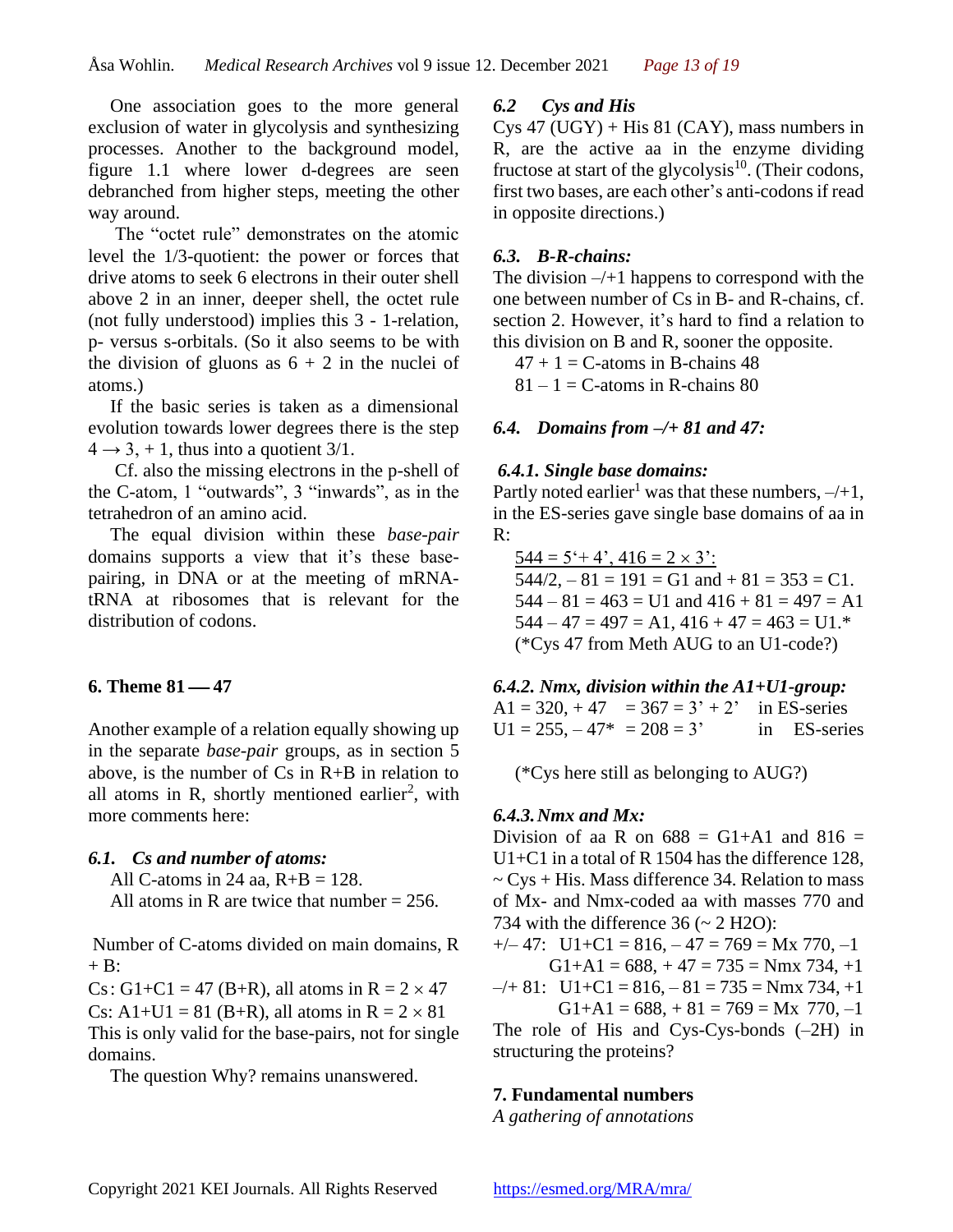*7.1. Numbers 4 → 3 squared = 16 - 9. Interval 7* Much indicates that the step  $4\rightarrow 3$  is fundamental in the code, with  $4 - 3$  as factors. One aspect is that these numbers are the valences of C and N, characterizing proteins.

4 and 3 squared times  $12 (= 4 \times 3)$  gives  $192$ —  $(84) - 108$ , figure 7.1.

| 192 |     |
|-----|-----|
| 84  | 108 |

Fig. 7.1. *12 times 16, 7 and 9* 192 is a factor in Cs, 84 in total N-atoms.

 $5 \times 192 = 960 = A+U$ -domains = all 80 Cs in R.  $5 \times |-84 = 420$ , interval\*

 $5 \times 108 = 540 = G + C$ -domains  $(-4^{**})$ 

\*420 also the sum of the molecular group of 8 aa with only C-atoms and/or H in R.

Displacement of 4 units from 420 to 540 gives the numbers 416 and 544 in the ES-series.  $**540 = Re - 4H (Lys + 2 Arg unchanged, + Glu)$ assumed charged, for a total of 1500).

Total sum of Cs R+B =  $8 \times 192$ , in R =  $5 \times 192$ , divided  $3 - 2$  in the two-peak pyramid, on the basic series  $5 \rightarrow 0$ , figure 2.1. = 576 and 384.

Total sum of B-chains in 24 *bound* aa is  $7 \times 192$  $= 960 + 384$  in figure 2.1. (For another view on number 192, see Négadi<sup>8</sup>.)

The factors 192 - 84 - 108 were intervals in the  $ES$ -series<sup>1</sup>.

 $5' \rightarrow 1' = 192, 5' \rightarrow 3' = 84, 3' \rightarrow 1' = 108$ 

Number  $84 \times 2$  = the sum of the 12 N-atoms in 24 aa R.

In the *weight series<sup>2</sup>* the same factors appeared in its parts, the L—H-chains (when counting on a total R as  $1500$ ,  $(-4$  H in Re):

Cs: 
$$
192 \times 2 = 384, \times 3 = 576
$$
 Sum 960

\nRe:  $108 \times 2 = 216, \times 3 = 324$  Sum 540

\nL 600 H 900

It might be added that the sum of *valences* of atoms in R of  $G1 + C1$ -domains sum up to 192:

 $Cs = 108 (4 \times 27)$  and  $Re = 84$ . (Valences)

The  $x^2$ -series times 60 gives the simplest derivation of the main codon domains:

 $4^2 = 16$ , times  $60 = 960 = A+U = Cs$ 

 $3^2 = 9$ , times  $60 = 540 = G + C (-4) = Re$ 

Factor 60 from  $5 \times 4 \times 3$ .

(Why squares of what can be identified with valences? Cf. Rydberg's formula for spectral lines of orbitals in hydrogen, factors from intervals between inverted squares.)

It could be added that the  $2x^2$ -series behind shells and orbitals in the Periodic system times log 2 (or 0.3)  $\times$ 10<sup>2</sup> gives the approximate division of aa on codon pairs and  $Cs$  — Re from  $5'$ -4'-3':  $50 - 32 - 18$ ,  $\times \log 2 \times 10^2 = 1505$ . – 963. – 542.

### *A note on B-chains:*

Triplets in the basic series of integers  $5 \rightarrow 0$  read in opposite directions, inwards and outwards (giving mass number 135 for the A-base):

 $543 \rightarrow + \leftarrow 012 = 555, \land = 18181818... \times 10^{x}$ 

 $345 \leftarrow -\rightarrow 210 = 135, \land = 74074074... \times 10^{x}$ Difference:  $560560560... \times 10^{x}$ , bound B-chains. (Sum 690 equal to 3 P-ribose-groups à 230, 98 +

 $150 - 18.$ 

## 7.2. The coding bases and numbers  $192 - 108$  $-84$

A *base-pair* A+U or G+C has  $9 \text{ C}$   $- 6 \text{ N}$  in the rings:

Masses: Cs:  $108 - N$ :  $84 = sum 192$ .

This fact might be one reason why these types of bases are chosen, or inversely, which groups of aa are chosen — and the fact that the bases mainly are constructed by aa. The sum of external additions or "tags" to the 4 bases of H, O and  $N =$  $125 = 15^2$ , equal to 5' in the x<sup>3</sup>-series, A = 19, U  $= 36$ , G = C = 35 in mass. 35 is the sum of 3' + 2' in the  $x^3$ -series, 19 the interval. The low number of A might be connected with its special role.

The aa Asn, figure 7.2, or Gln can illustrate the distribution of external tags to the bases: backbone part the opposition  $N \sim O$  as additions to A- and U-base, the R-chain with both N and O the G and C-bases.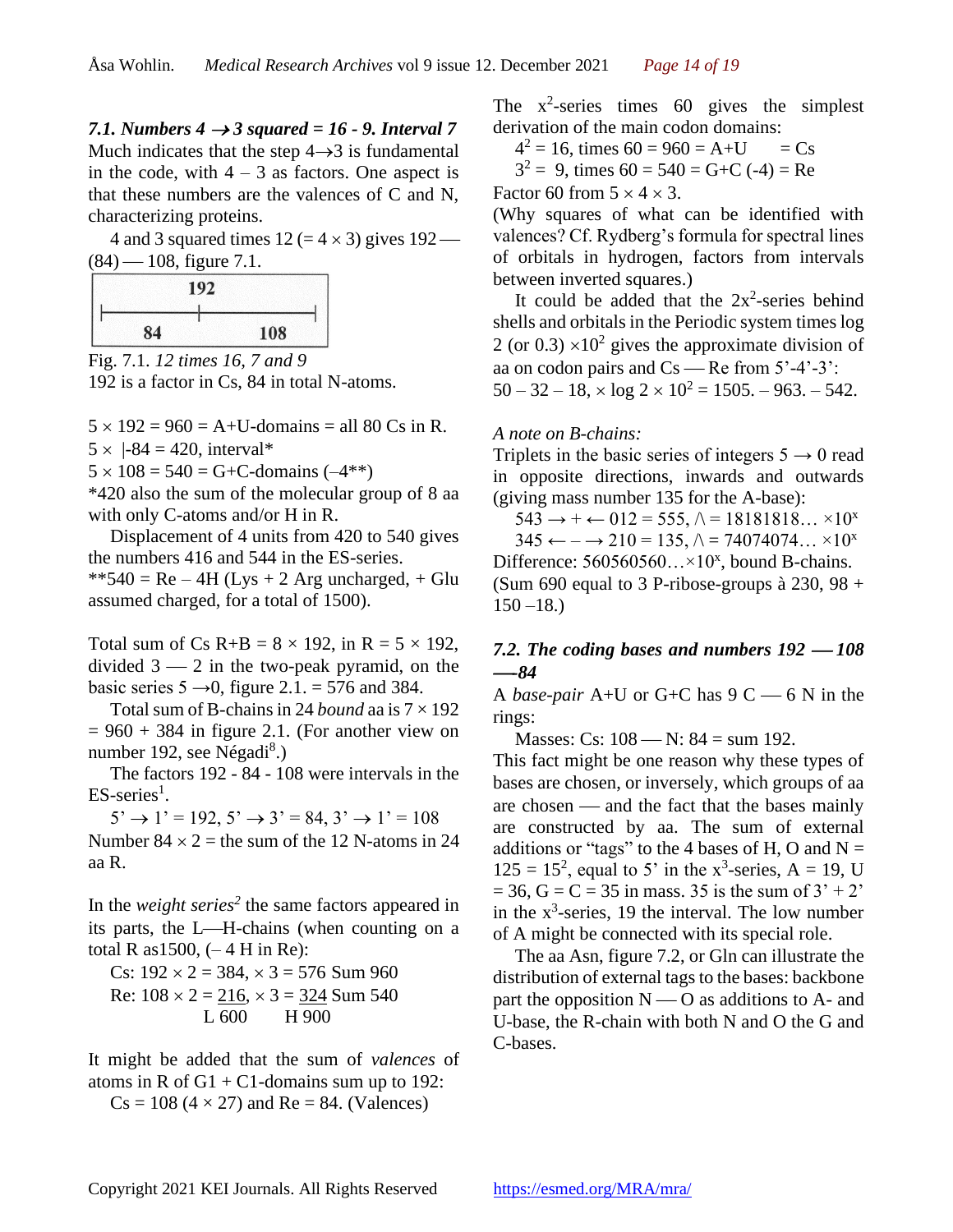

**Fig. 7.2.** *The amino acid Asn. Coding bases marked at their addends. Not to mix with the relation aa - codons*

In this sense the backbone chains as dipoles might be regarded as longitudinal waves in d-degree 4, developing side-chains as T-waves<sup>1</sup>, representing d-degree 3 in this context; corresponding to A+Udomains  $=$  total Cs, valence 4, and G+C -domains to Re-sums, valences 3 and 2+1.

It was noted<sup>1</sup> that the mass of main aa building the coding bases was Gly  $75 = 3/4 \times 10^2$  (purines) and Asp  $133 \approx 4/3 \times 10^{2}$  (pyrimidines). Numbers 4, 3 to observe.

## *7.3. Transformations between number base systems:*

Transformations (TR) between number base systems (nb-x) was introduced<sup>1</sup> as a hypothetical internal reference system, (assuming a background in dimensions), since mass of the 4 coding bases in 4 sets transformed to nb-8 gave masses of the coded aa  $R+B$  (+/-1 in G+C) and many more astonishing things. First to note about 192 and 108:

192 in nb-10  $\rightarrow$  300 in nb-8, growth 108.

108 in nb-10  $\rightarrow$  300 in nb-6, growth 192.

And 300 in  $nb-16 = 3276$  in  $nb-6$ , the total sum of 24 aa R+B in nb-10.

A similar"reference pattern" was found in the L-H-series.<sup>2</sup>

Here codon bases times 4 is shown to give the aa sums R+B in another way; nb-x given as only index digits below and A- and U-bases with operator ×4 *after* transformation.

Numbers in nb-8 and nb-6 are here as before freely rewritten using digits from higher nbsystems, as 638 and 640 in nb-8 give the same amount when transformed to nb-10:

 $4 \times G$  151 = 604-10 = 1134-8 U  $112-10 = 160-8$ ,  $\times$  4 = 640-8 = 638-8 Sum 1772-8, ~ 24 B-chains in nb-10

 $4 \times C$  111 = 444-10 = 674-8 A  $135-10 = 207-8$ ,  $\times$  4 = 828-8 = 830-8 Sum 1504-8, ~ 24 R-chains in nb-10

4 G+C-bases in nb-8 =  $1808 = A1 + C1$  in nb-10 4 A+U-bases in nb-8 =  $1468 = G1 + U1$  in nb-10

The 4 base-pairs give the same numbers as for aa domains in nb-10 with an exchange between G1 and A1-domains. (It's said that editing RNA often implies an exchange A to G. Why?)

(More on such transformations and other material on the author's home page: https://u5d.net/Genetic-code/index.html)

## 7.4. The basic series of integers  $5 \rightarrow 0$

The basic series:  $5 - 4 - 3 - 2 - 1 - 0$ . 9 6

It might be noted again that the 3/2-division (as in L—H-chains when counting on a total 1500 appears in step  $4 \rightarrow 3$  in this basic series.

The main codon groups  $A1+U1 = 9-6-0$  and G1+C1 as  $=$  5-4-0 might simply be read directly from this basic series, as this might be summed up 5-4-3-3 or 546, which times  $6 =$  gives total mass R+B of aa, 3276, and equals Mv of 4 aa R+B,  $2 \times$ 273.

A speculative association:  $1/9 + 1/6 \approx 0.2777 =$  $2 \times 0.13888$ , = 2 times the factor  $(1/4 - 1/9)$  in Rydberg's formula on the *3rd* level for spectral lines of hydrogen in the Balmer series.  $(1/6 - 1/9)$  $= 0.0555... =$  the inversion of 18, ~ H2O.)

The superposed series, figure 7.3, gives the  $16$  — 9 division at 3 in the basic series,  $(9 + 7)$  and  $(5+3+1)$ :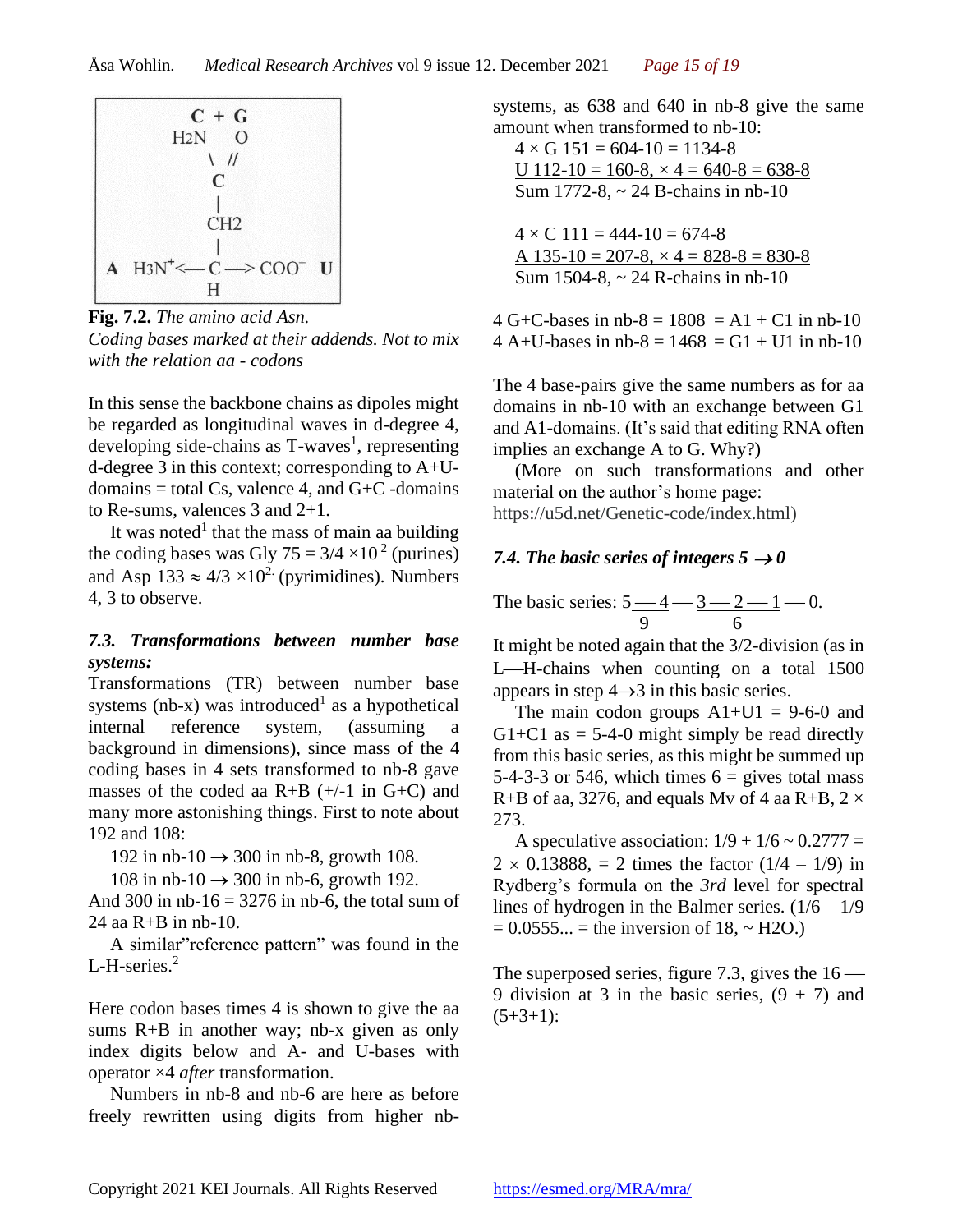**Fig. 7.3.** *The basic series with the next superposed one, equal to row 5 and 4 in the number pyramid, figure 2.1..*

If read as two triplets, 975 and 531with sum 1506, a single displacement of 15 gives the two basepair domains  $R$  with  $+ 2$  in  $G + C$ -domains:

 $975 - 15 = 960 = A + U$ -domains, R

 $531 + 15 = 546 = G + C$ -domains +2, R \*

Ala, GC-coded, mass 15, equals the sum of the underlying series.

In number of aa there is the division  $7 - 5$ : A+U-coded aa,  $2 \times 7$  with mass sum 60  $\times$  16, (9 + 7), and G+C -coded aa  $2 \times 5$  with mass sum 60  $\times$  $9(5+3+1)$ .

The superposed series approximates the division of aa in classes I and II: 977 and 527 in the total 1504.

Sum of all R-chains  $= 2$  times  $7-5-3 = 1506 - 2$ when calculating with  $R = 1504$ .

 $*$  It might be remembered<sup>1</sup> that summing 4 twodigit numbers up and down in these combined series gave the sums 273 and in next step 207, also close to the masses of charged  $\pi$ -mesons and  $\mu$ leptons in electron mass:

a)  $5 \rightarrow 3: 59 + 94 + 47 + 73 = 273, \times 2 = 546$ b)  $4 \rightarrow 2$ :  $47 + 73 + 35 + 52 = 207$ ,  $\times 2 = 414$ Sum 960

#### *7.5. Number 7* — *the interval 16* — 9

#### *7.5.1. Number of atoms 468 and total mass:*

Total number of atoms in 24 aa  $R+B = 468$ . (In 20) aa  $2 \times 192$ ,  $+$  in 4 double-coded aa 84.)

Total mass sum of 24 aa  $R+B = 3276 = 7 \times 468$ . Thus, Mv of mass of an atom in the 24 aa becomes exactly 7 (as Z of the characterizing nitrogen N or sum of valences  $C+N$ ,  $4+3$ ). My mass of an atom is close to 7 also in separate domains A1+U1 and  $G1+C$ :

 $A1+U1 = 286$  atoms.  $R+B = 1994, 77 = 284.86$ . G1+C1 = 182 atoms.  $R+B = 1282, 77 = 183.14$ .

#### *7.5.2. Number of atoms without H in R+B in 24 aa:*

$$
468 - 244 \text{ H} = 224 = 7 \times 32.
$$

$$
4/7 = C\text{-atoms} = 128,
$$

 $3/7 = N + O + S$ -atoms = 96 (36 + 58+2).

The 4-3-relation expressed in another form, R+B:  $Cs = 16 \times 8$ , substituents N-O+S = 16  $\times$  6, gives an association to intervals for orbitals in the  $2x^2$ series: the octet rule and number 6 for the porbital. Or f-orbital 14 divided 8 - 6 as in 8 sphere quadrants and 6 poles of 3 coordinate axes.

#### *7.5.3. Atoms with valences*  $3 - 2$  *in*  $\mathbb{R}$ *:*

Mass sum  $392 = 544$  minus H-atoms 152 in a total R 1504:  $392 = 292 + 100$ ,  $152 = 252 - 100$  (in ESnumbers). Mass sums:

O+S:  $224 = 4 \times 56$ . Sum of valences 24

N:  $168 = 3 \times 56$ . Sum of valences 36

In sums of mass a 4/3-relation, in valences a 2/3 relation.

### *7.5.4. The number 468 as a sum of squares?*

 $= 324 \rightarrow 18^2$ 

 $+ 144 \rightarrow 12^2$  $18 = H2O$ ,  $12 = C$ -atom.

The view gives a connection to sugar pieces. 324  $-144 = 180$  (an hexose).

Quotient  $324/144 = [3/2]^2 = 9/4 = 2.25$ , the sum of the  $x^3$ -series  $\times 10^{-2}$ .

The numbers are also squares of first whole shells in the Periodic system:  $2 + 10$  and 18.

### *7.5.5. The String theory:*

It has been said that 7 dimensions are "undeveloped" in that theory. A curious statement since it seems extraordinary developed in the "property" of life. — and in our brains as a multitude of universes.

#### **8. Discussion**

Codes as such are often seen as of unlimited choice, as words for something in the thousands of human languages. Yet, in human construction of codes some principles are mostly used, as for instance in the early Morse alphabet with directions of signaling arms in different combinations. In the embryological development from morula to blastula etc. (from center to anticenter) of first cells the regional differentiation of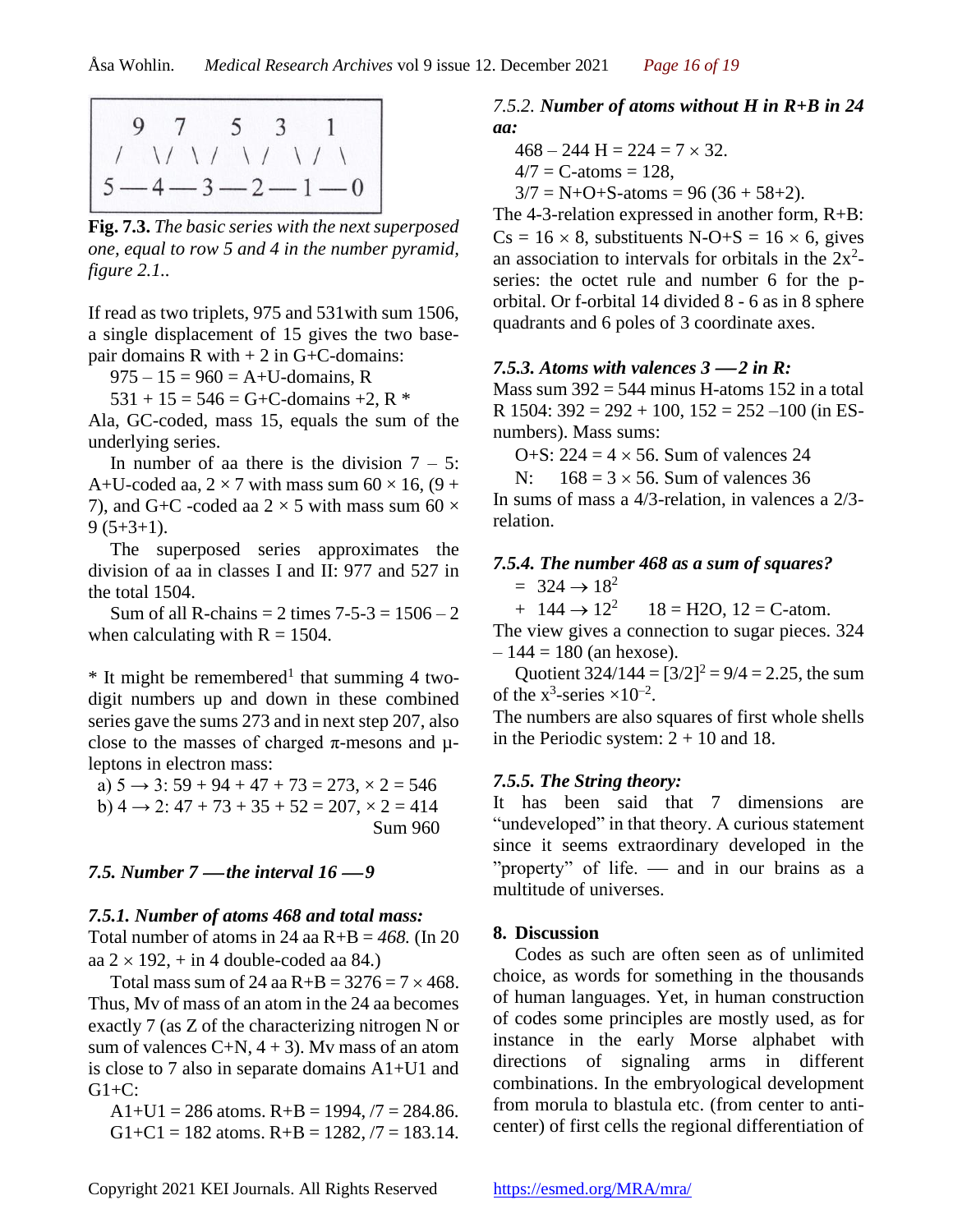cells and definition of different coordinate axis and polarities of different kinds are some of the principles. That's a stepwise specification through polarized directions of first few cells that represents the "Whole", the stem cells. It wouldn't be astonishing if the genetic code showed up to have followed similar principles.

The thought that a "whole" have preceded the parts in the genetic code<sup>12</sup> is involved in this analysis as in many others. It is here an analysis in terms of *Mass*, and since mass as fields were physically accepted with the 'Higg's boson', such whole entities should be more easily imaginable. (Masses of aa, here defined as numbers of nuclei, become equivalent with abbreviations of aa masses with decimals.) To the mass fields come of cause the electromagnet ones. According to the background model in figure 1 it's also ambiguous what comes first and what last in the evolution.

Dimensional views are surely accurate as opposite directions, with numbers as such rooted in polarizations. A numerical approach to mass division in the genetic code would not be strange. Dimensions get apparent in protein folding as where on level 2 the helices of aa illustrate substantiated 3-dimensional motions (a linear path and a 2-dimensional circle) and β-sheets 2 dimensionally structured surfaces.

When a photon is split into two complementary and are sent in different directions, however far from each other, they still show a timeless, immediate connection, a mutual dependence. They seem to identify the concept of a dimension, not to mix with quantifiable distances, dimension as a deeper level of abstraction, yet physically identifiable in quantum mechanics. (Valences and bonds around atoms pointing out dimensions, defined as directions, as a "Morse alphabet".). When a hexose of 6 Cs as fructose (within two phosphorus with valence 5) is split into two halves, 3-3 Cs, at the start of glycolysis, they show up to be complementary: one being the backbone part of lipids, forming the *circular* peripheral structure of a cell, the other leading to the at first hand *radial* proteins; geometrical polarities one essential principle.

How to regard the equivalences, often  $-/-1$ , of mass numbers for differing groups of molecules

as for instance here in section 2, such similarities usually dismissed as incidental during reigning paradigm? It's proposed here that such correlations that seem to prove the relevance of an arithmetical approach, originate in principles on more elementary, deeper levels, showing up on higher, more differentiated ones;  $-\frac{1}{1}$  perhaps indicating a change to another coordinate axis when dimensions are seen as developed out of one another, deeply interdependant. And  $H^+$  and  $e^$ represent elementary chemical forces.

The very fact that deviations exist in the code in some phyla (and in mitochondrial DNA) implies of cause that strict congruence with arithmetic patterns isn't a necessary condition for life, at least not in the further evolution. Underlying geometries and arithmetical patterns found in the code may have served as a stabilizing grid, a lattice to which it stepwise adapted, (as the scheme for the Periodic system on the atomic level), favoring its universality. Even if there are no known physical-chemical laws today that can explain such "wholes" or patterns, there is certainly more to discover in physics and quantum mechanics.

Why a  $5 \rightarrow 0$  of integers as the basic series here? (5 dimensions in the background model of this research, shortly mentioned in the introduction. As earlier pointed to there are for instance the 5-4-3-numerous plans in the realm of plants (and the number 5 in extremities more or less developed in vertebrates also). It is one degree more assumed for the whole, before creation of the standard 4-dimensional Space-Time (redefined in the background model). As noted in the text above the atoms of the genetic code, including phosphorus P, have valences forming this integer series 5-4-3-2-1. The sum of valences in 24 aa was 8(50, 41, 32), i.e. 8 times main polarizations of 5, which seems also to support this view.

It was suggested<sup>1</sup> also to see the whole process from codons to aa and peptides as 5 to 6 dimensional steps with aaRS as 'the other way around' and ribosomes as d-degree 3:

 $DNA \rightarrow mRNA \rightarrow ribosomes \leftarrow tRNA \leftarrow aa$ 

 $\downarrow \rightarrow \rightarrow$ aminoacyl-tRNA syntethase  $\rightarrow \uparrow$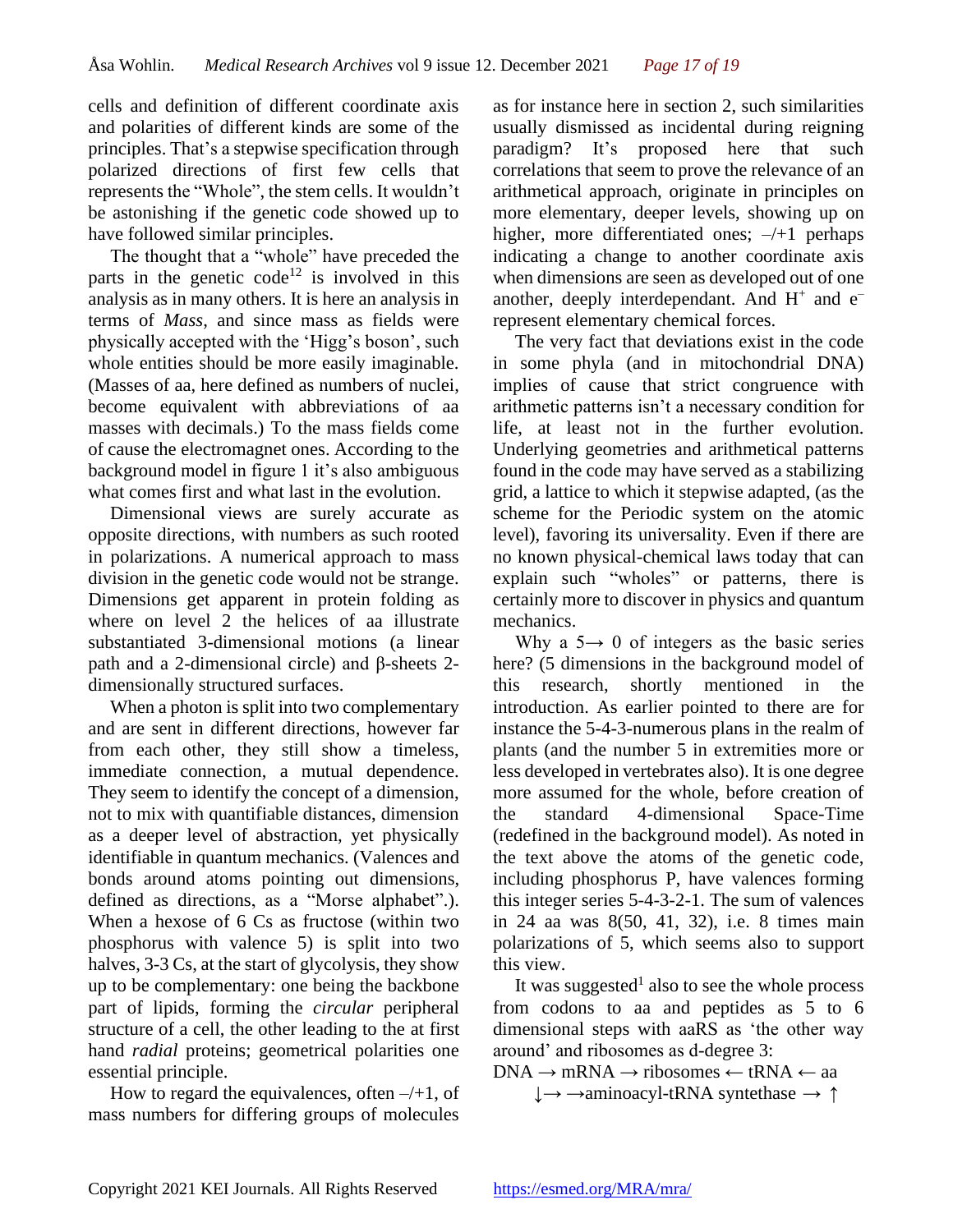Life as fusion, developed and outsourced to planets, is essentially built by atoms with deficiencies, i.e. with respect to the "octet rule", with social competence, not self-sufficient ones.

It was argued<sup>1</sup> that the enormous complexity of a cell only seems comprehensible as result of *internal* differentiations, inside a unit, demanding some unit already defined $13$ .

### *Results:*

A number pyramid as the one in section 2, built on the basic series  $5 \rightarrow 0$ , that times  $4 \times 3$  gives the Cs-skeleton of 24 aa, implies a perpendicular evolution versus a serial one. Such a development along different coordinate axes seems to demand some form of enclosing of the series, including Stops, and the two-way-direction of the series as in figure 1.

Why "pyramids"? There are similar hierarchies in biological systems, e.g. in the protein folding. And what humans "invent" might be taken from their inner biological construction.

(Other number pyramids, there on the  $2x^2$ series, are found in reference 2, Appendix.)

Perhaps essential to note: the sum of the basic series  $= 15$  is related to the top number of the pyramid 80 as  $15/80 = 0.1875$ , the factor in 2nd spectral line of hydrogen in the Balmer series in Rydberg's formula.

The  $x^3$ -series times 15 in section 3 implies serial development along two axes. There the division on Cs and Re (544 –4) in codon domains of aa showed up from  $4'$  and  $3'+2'+1'$ .

respectively, in accordance with valences of the atoms.

Sums and intervals in the  $x^3$ -series were shown to be factors in aa, e.g. 91 in the total R+B, 35 in the 12-group of aa with mixed codons, interval 19 the main factor in C2+U2-domains.

Valences as such of atom kinds, treated in section 4, are an own  $5 \rightarrow 0$ -series if phosphorus included. A remarkable fact, section 5, was that atoms with valences 2 plus 1 together make up exactly 1/3 of those with valences 4 and 3 in *both* base-pair domains A1+U1 and G1+C1.

An earlier noted similar equivalence between these base-pair domains in 1st position order (section 6) concerned number of nucleons and was further commented on  $Cs$  R+B times  $2 = all$  atoms in side chains R. These facts might indicate that it is the *base-pairs* in codons (as in DNA or the tRNA-RNA meeting at ribosomes) that are decisive.

It's also in the *base-pairs*, in their summed rings, the fundamental number 192 is found, divided  $9C = 108$ , 6 N = 84, sum 15 atoms. The fundamental numbers in aa (gathered views in section 7) seem to have their origin in the squares of 4 and 3, the valences of C- and N-atoms. Mean value of all atoms in the code  $(468) = 7$ . Total sum  $R+B= 7 \times 468 = 3276.$ 

#### **Conflict of interest**

The author declares no conflict of interest